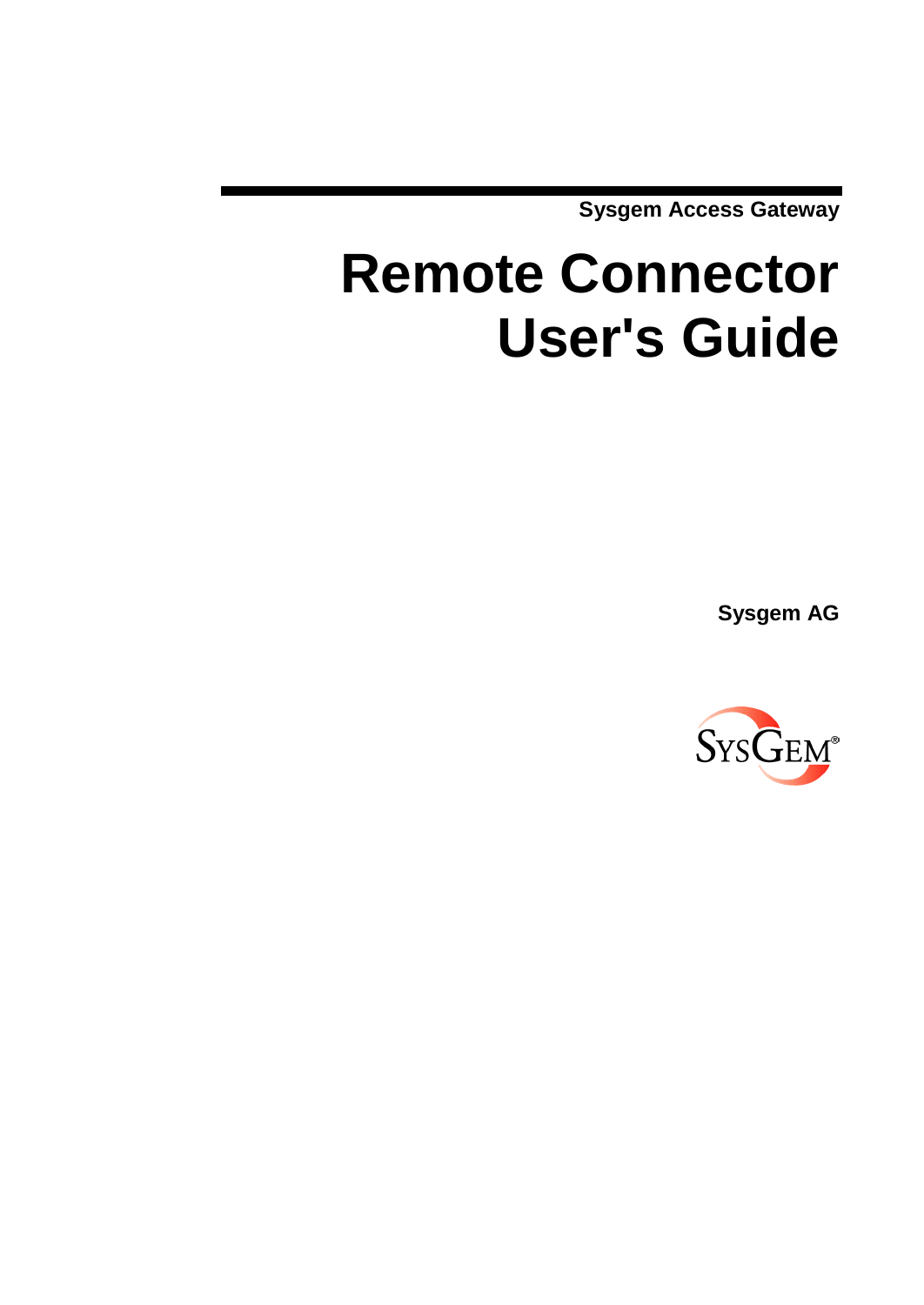Sysgem is a trademark of Sysgem AG. Other brands and products are registered trademarks of their respective holders.

© 2013-2015 Sysgem AG, Lavaterstrasse 45, CH-8002 Zürich, Switzerland, [office@sysgem.com.](mailto:office@sysgem.com) All rights reserved.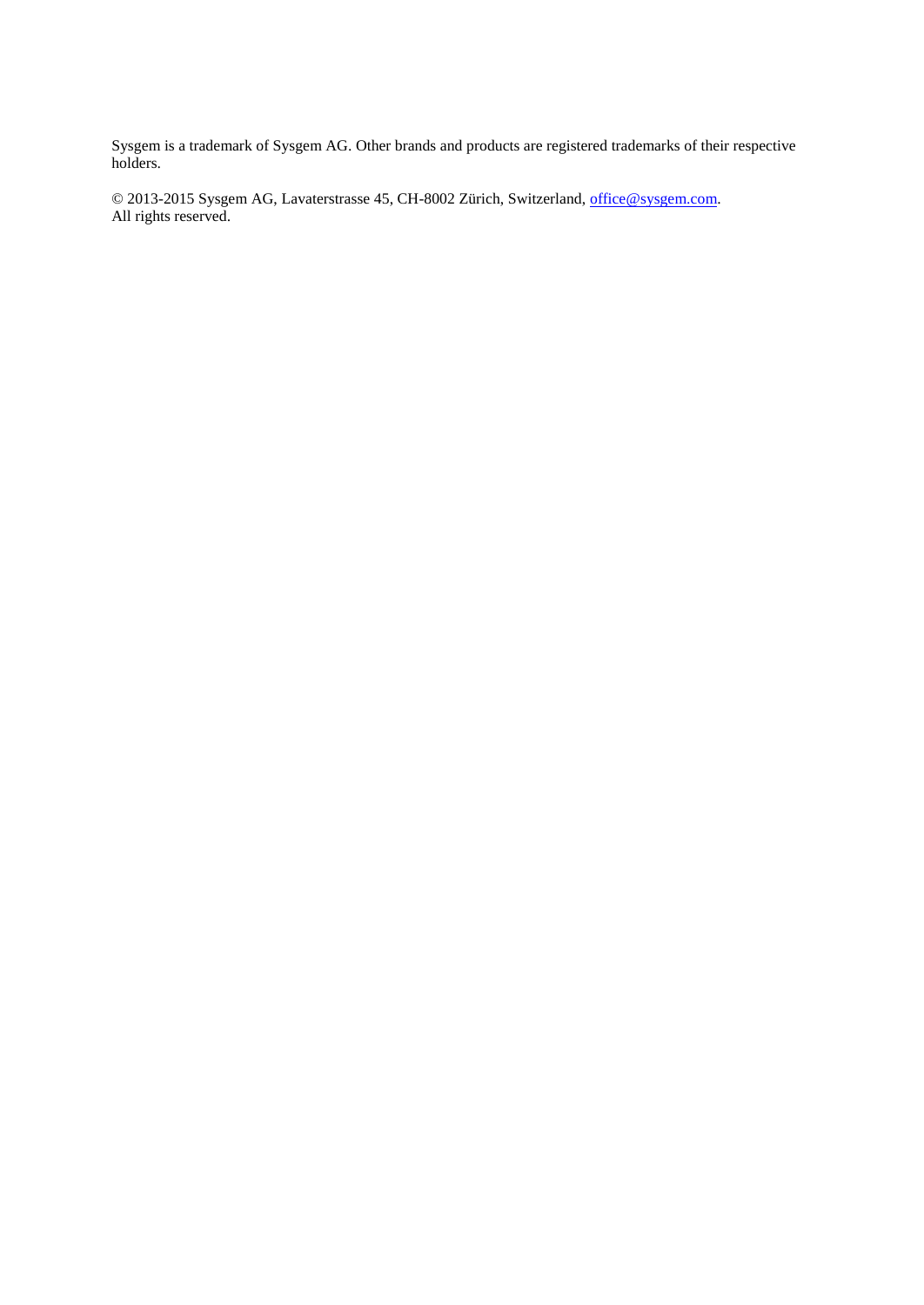# **Contents**

| Welcome                                          | 1  |
|--------------------------------------------------|----|
|                                                  |    |
| <b>About the Access Gateway Remote Connector</b> | 3  |
|                                                  |    |
|                                                  |    |
|                                                  |    |
|                                                  |    |
| <b>Installation and Configuration</b>            | 5  |
|                                                  |    |
|                                                  |    |
|                                                  |    |
|                                                  |    |
|                                                  |    |
|                                                  |    |
|                                                  |    |
|                                                  |    |
|                                                  |    |
| <b>Basic Remote Connector Features</b>           | 17 |
|                                                  |    |
|                                                  |    |
|                                                  |    |
|                                                  |    |
|                                                  |    |
| <b>Persistent Sessions</b>                       | 21 |
|                                                  |    |
|                                                  |    |
|                                                  |    |
|                                                  |    |
|                                                  |    |
|                                                  |    |
|                                                  |    |
|                                                  |    |
|                                                  |    |
| <b>Access Gateway Registrations</b>              | 29 |
|                                                  |    |
|                                                  |    |
|                                                  |    |
|                                                  |    |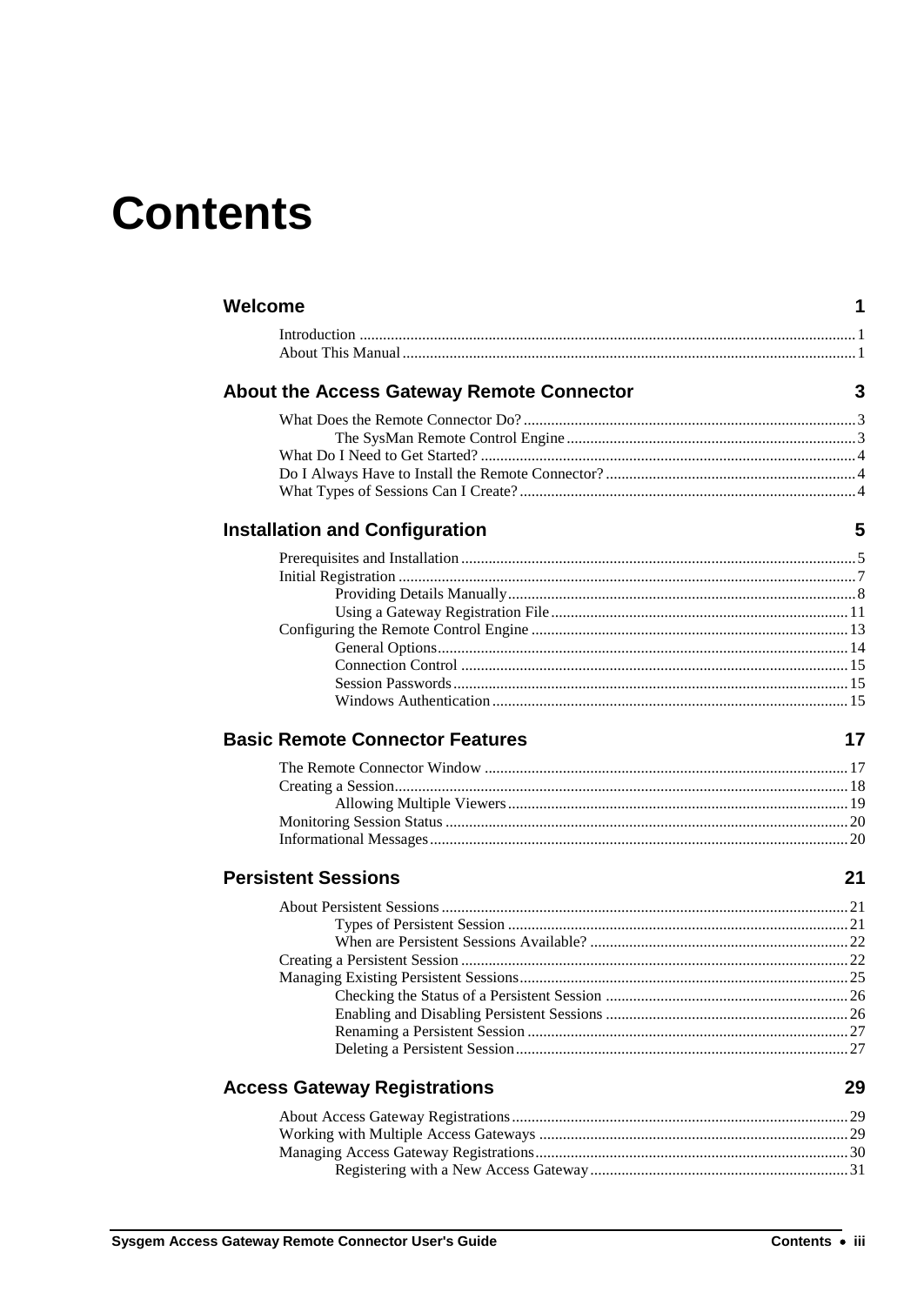| <b>The One-Click Connector</b> | 33 |
|--------------------------------|----|
|                                |    |
|                                |    |
|                                |    |
|                                |    |
|                                |    |
|                                |    |

## **Glossary of Terms**

### $37$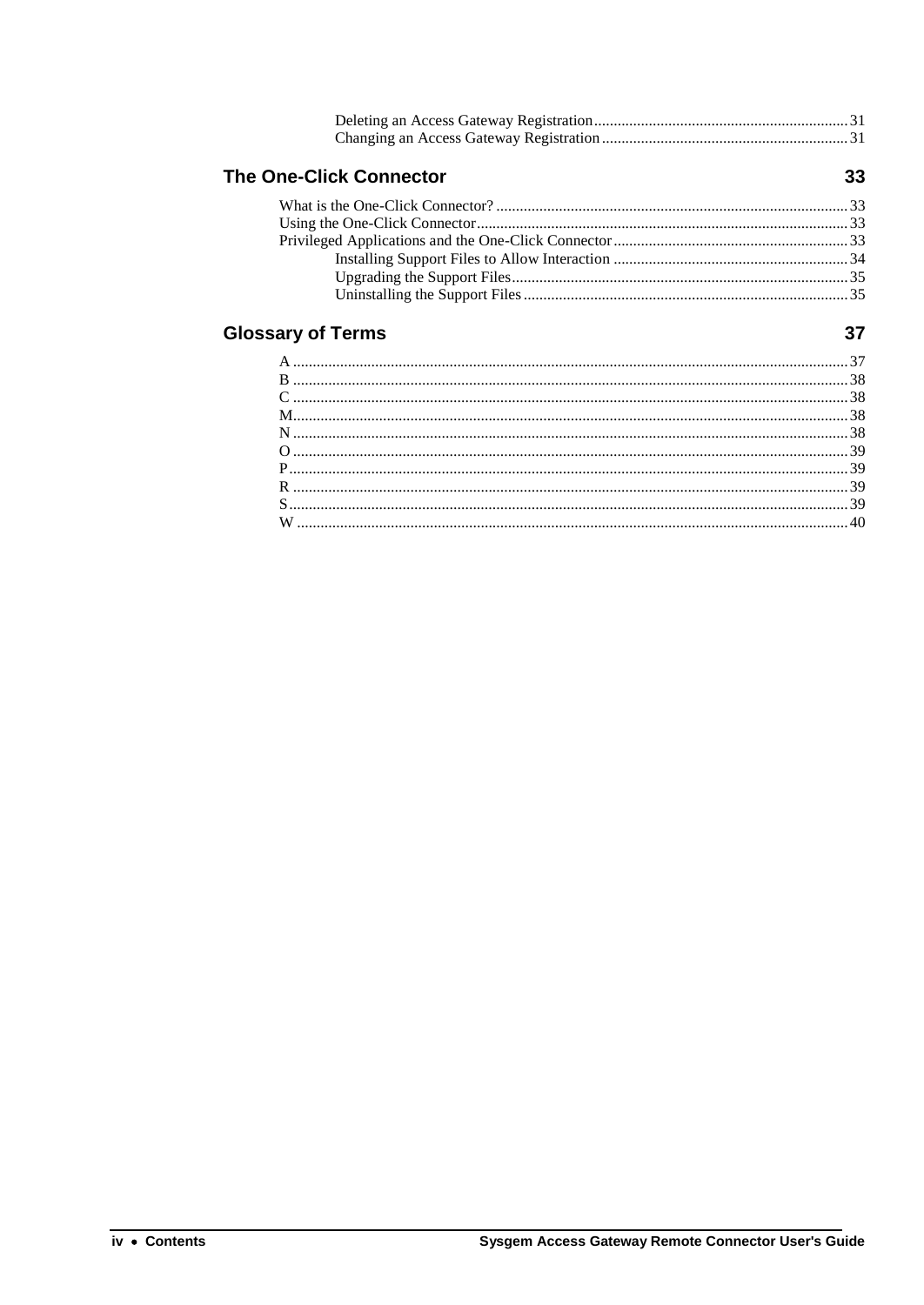# **Welcome**

# **Introduction**

Welcome to the Sysgem Access Gateway – an easy-to-use remote access solution which leaves you in control of your data.

This User's Guide describes the features of the Access Gateway Remote Connector – the part of the Access Gateway software that runs on a computer and shares its screen with viewers connecting via the Access Gateway. Other parts of the Access Gateway documentation cover the features of the Access Gateway itself and the Access Gateway client software. For more details, please see the [About This Manual](#page-4-0) section.

## <span id="page-4-0"></span>**About This Manual**

This is the third of four volumes of documentation provided with the Access Gateway; the complete documentation set consists of:

- Volume 1: Getting Started
- Volume 2: Configuration and Administration Guide
- Volume 3: Remote Connector User's Guide
- Volume 4: Access Gateway Client User's Guide

The other three volumes should be available from the same location as this one or from your distributor or the Sysgem website.

 When additional information is available on a particular topic, a note like this one will let you know in which volume it can be found.

This User's Guide covers the features and options available to users of the Remote Connector, which is used to create Access Gateway sessions for others to connect to. It is broken into sections, initially covering the basic functionality of setting up a session before going on to look at additional features you may wish to use depending on your environment and requirements.

 As you work through the guide, you'll find occasional side comments (like this one) that include useful hints that aren't part of the main workflow. Alternatively they might indicate that certain features are advanced features that will be covered elsewhere.

Some terms used in this guide may be introduced *in italics*; we hope their meaning will be explained by the surrounding text, but they are also described in the Glossary section at the back of the guide.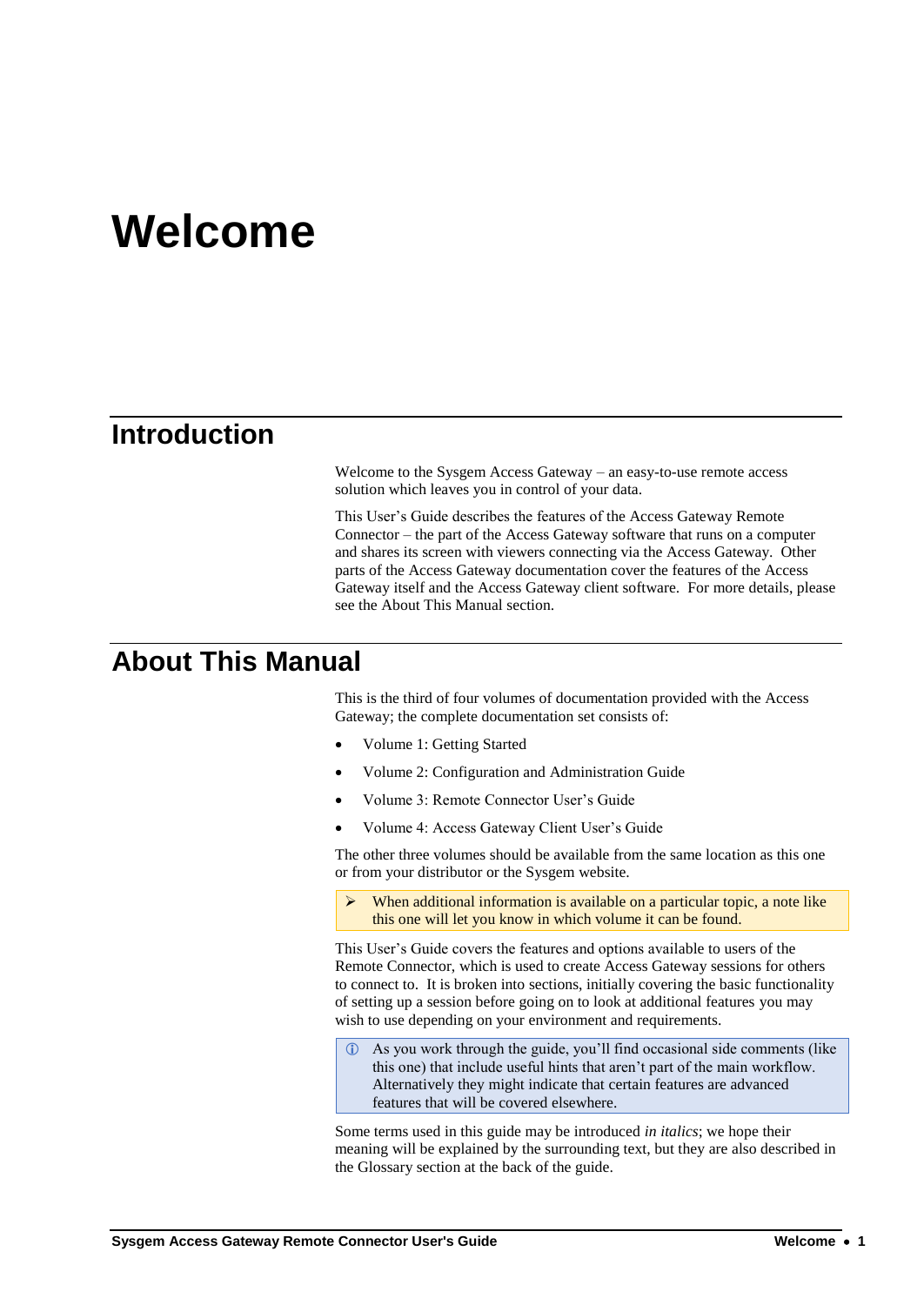Throughout this guide, screenshots and example configurations are shown to help illustrate the principles being discussed. Whilst representative, there might be slight variations between the example shown in the guide and what you see on your screen; in some cases this may be due to differences between Windows environments, but in others it could be because of minor changes to the Access Gateway software. Sysgem makes every effort to ensure that such changes do not impact upon the functionality being described, but if you encounter difficulty please contact us at [support@sysgem.eu](mailto:support@sysgem.eu) for assistance.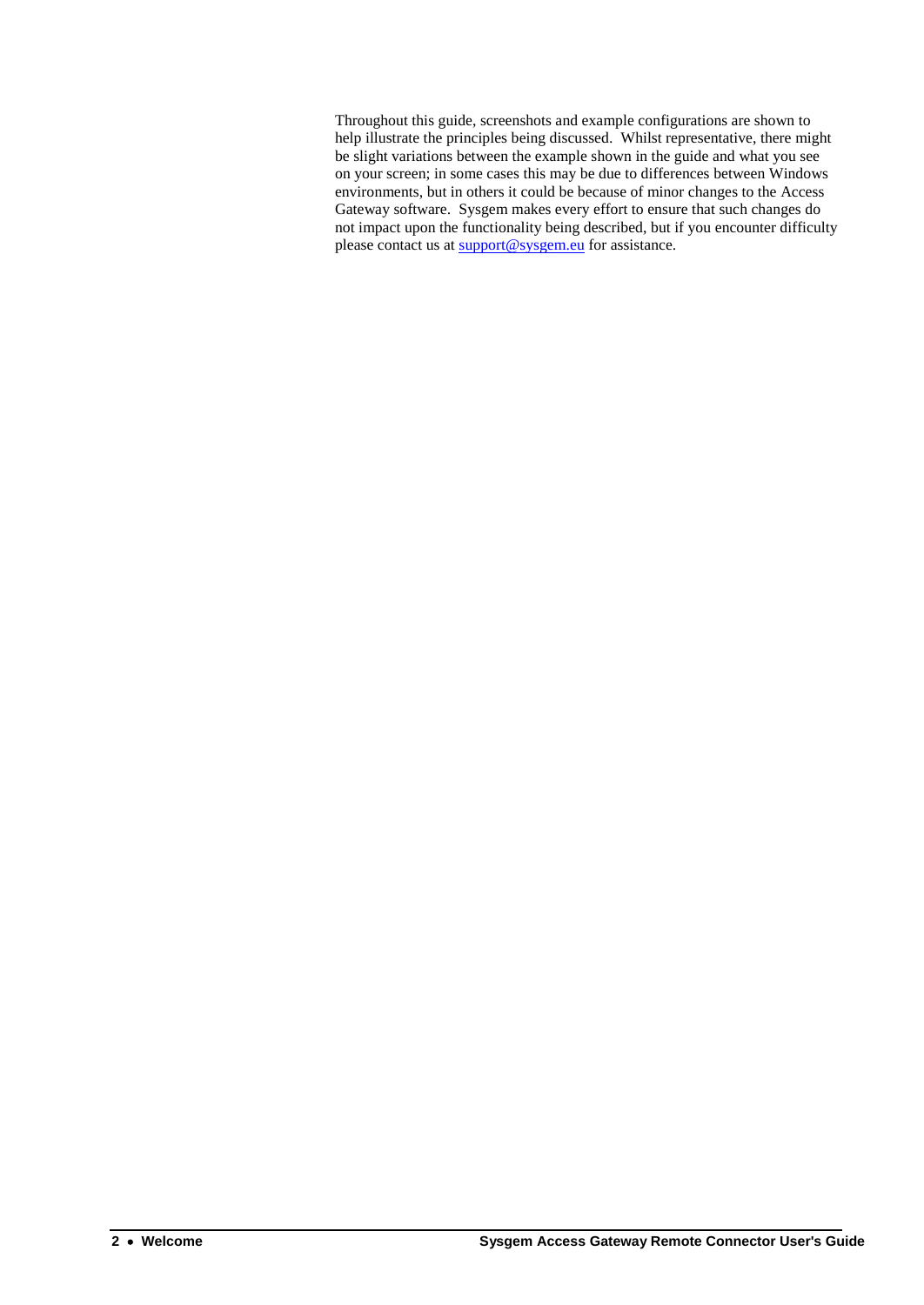# **About the Access Gateway Remote Connector**

## **What Does the Remote Connector Do?**

The Access Gateway Remote Connector is a small software component that allows you to create an Access Gateway *session*, so that remote users can view and control your desktop session securely.

The session is created by connecting to an Access Gateway, which is a central server that relays remote control connections whilst still allowing your Access Gateway administrator to retain control over network security.

Using the Remote Connector, you can start and stop remote control sessions easily, using short access codes to allow viewers to connect to your session directly without any inconvenience or changes to your network configuration.

## **The SysMan Remote Control Engine**

The actual remote control functionality in an Access Gateway session is provided by the same remote control engine that powers the SysMan Remote Control Server – we call this the SysMan Remote Control Engine, and it is included as part of the Remote Connector.

This engine and its configuration are shared between both the Remote Connector and the SysMan Remote Control Server package, which is used independently of the Access Gateway. The engine configuration options that are available through the Remote Connector (se[e Configuring the Remote Control Engine](#page-16-0) later in this guide) also affect the SysMan Remote Control Server, if installed.

 For more details on installing and configuring the SysMan Remote Control Server, please see the documentation supplied with SysMan.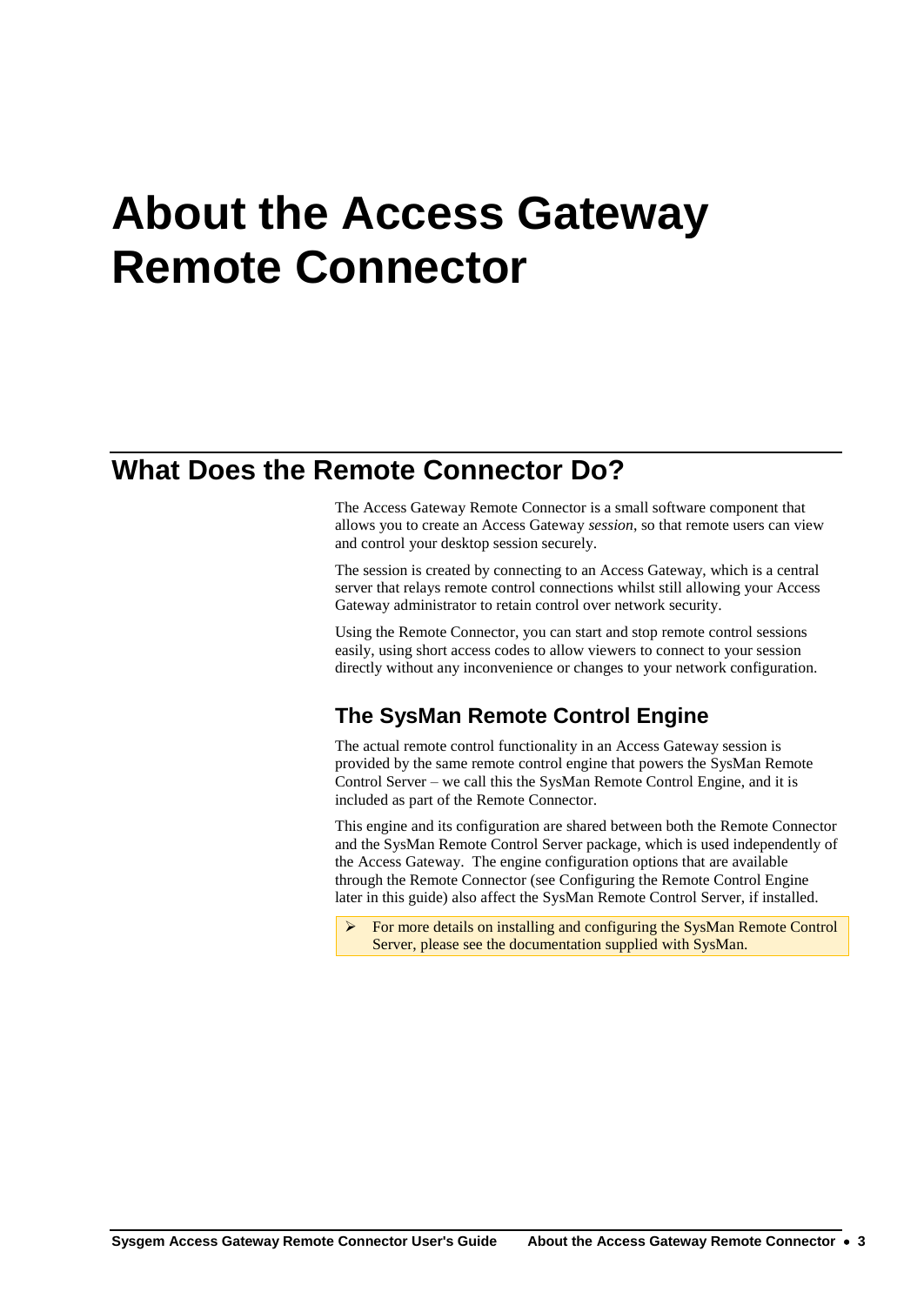# **What Do I Need to Get Started?**

To get started with the Access Gateway Remote Connector, you simply need a suitable installation kit (as described in the [Installation](#page-8-0) section) and the details required to register with your Access Gateway. These consist of the Access Gateway's *address* (either an internet address such as gateway.sysgem.com, or an IP address such as 10.0.1.2), and usually an *account name* and corresponding password. These details should be provided to you by the administrator of your Access Gateway.

 Your administrator may instead provide you with a Gateway Registration File; this contains all the details required to register with the Access Gateway without needing to enter them individually.

# **Do I Always Have to Install the Remote Connector?**

No – if your Access Gateway administrator has provided you with a One-Click Connector package, then you do not need to install anything in order to create a session. Running the One-Click package will automatically create a session for you, without installing any of the Remote Connector components on your computer permanently.

 Some features of the Remote Connector are not available in the One-Click Connector package; please see the section on [The One-Click Connector](#page-36-0) later in this guide for more details.

# **What Types of Sessions Can I Create?**

The Access Gateway allows you to create two main types of session – these are called *persistent* and *non-persistent* sessions.

A *non-persistent session* is the 'basic' type of session that can be quickly created directly from the main Remote Connector window, and has a temporary access code that will be valid only until you close the session. Once a non-persistent session has been closed, it cannot be re-opened; the access code becomes invalid, and if the remote user wishes to view your screen again you will need to open a new session and provide them with the new access code.

On the other hand, a *persistent session* is one that can be closed and re-opened as many times as required, and is usually configured to be available whenever the Remote Connector is running. These sessions retain their access codes until they are explicitly deleted and are useful when you may need to use a session frequently or will not be able to request a new access code each time (for instance, a session that runs on an unattended computer).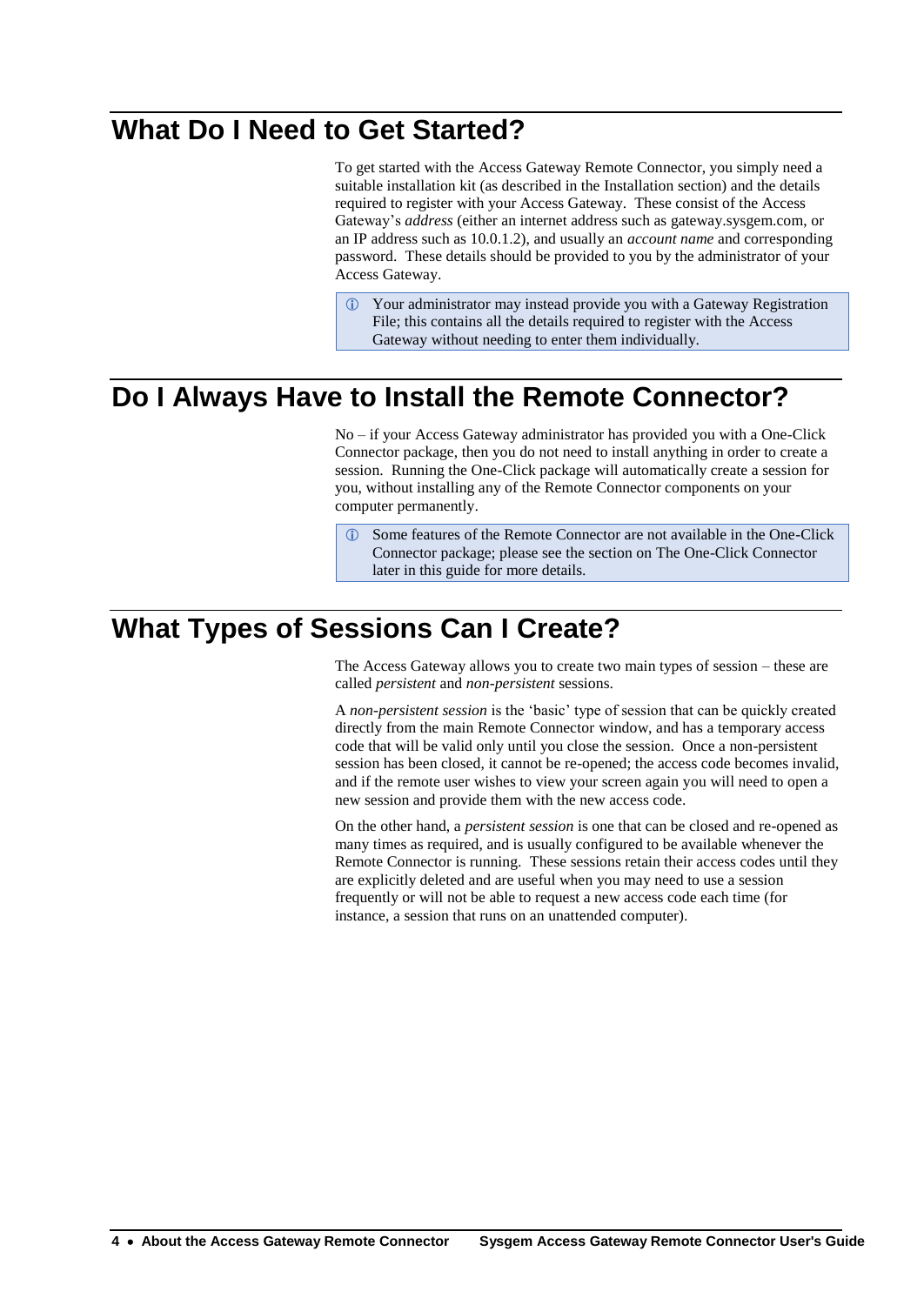# <span id="page-8-0"></span>**Installation and Configuration**

## **Prerequisites and Installation**

The Remote Connector is available in two installation kits – the main Access Gateway installation kit, which includes the other Access Gateway components too, and a standalone Remote Connector kit. The standalone kit is the one that we recommend using for installations on computers that will primarily be used to create sessions – e.g. end-user computers where the Access Gateway is being used to request remote assistance from helpdesk staff, etc.

The Remote Connector itself has no prerequisites – the installation kits contain everything required to get started – but if you use the full Access Gateway kit, it will check for the .NET Framework (required by other Access Gateway components) and install it if missing. Since the Remote Connector does not use the .NET Framework, this overhead may be undesirable; in this case, we again recommend using the standalone installation kit.

 If you only have the main Access Gateway kit, you can obtain the standalone installation kit from your distributor or from Sysgem.

Installation should be straightforward; when prompted to select the components to install, make sure that the Remote Connector is selected:

| Sysgem Access Gateway Remote Connector Setup                                                                                                                                 | $\blacksquare$                                      |  |  |  |
|------------------------------------------------------------------------------------------------------------------------------------------------------------------------------|-----------------------------------------------------|--|--|--|
| <b>Custom Setup</b><br>Select the way you want features to be installed.                                                                                                     |                                                     |  |  |  |
| Click the icons in the tree below to change the way features will be installed.                                                                                              |                                                     |  |  |  |
| Access Gateway Remote Conne<br>⊟►<br>Creates Access Gateway sessions<br>to allow Remote Control<br><b>X</b> - SysMan Remote Control Server<br>connections from any location. |                                                     |  |  |  |
|                                                                                                                                                                              | This feature requires 8010KB on<br>your hard drive. |  |  |  |
| ш<br>۱                                                                                                                                                                       |                                                     |  |  |  |
| Browse                                                                                                                                                                       |                                                     |  |  |  |
| <b>Back</b><br>Reset<br>Disk Usage<br>Cancel<br>Next                                                                                                                         |                                                     |  |  |  |

Depending on the installation kit you are using, you may see the SysMan Remote Control Server listed as a separate component; selecting this component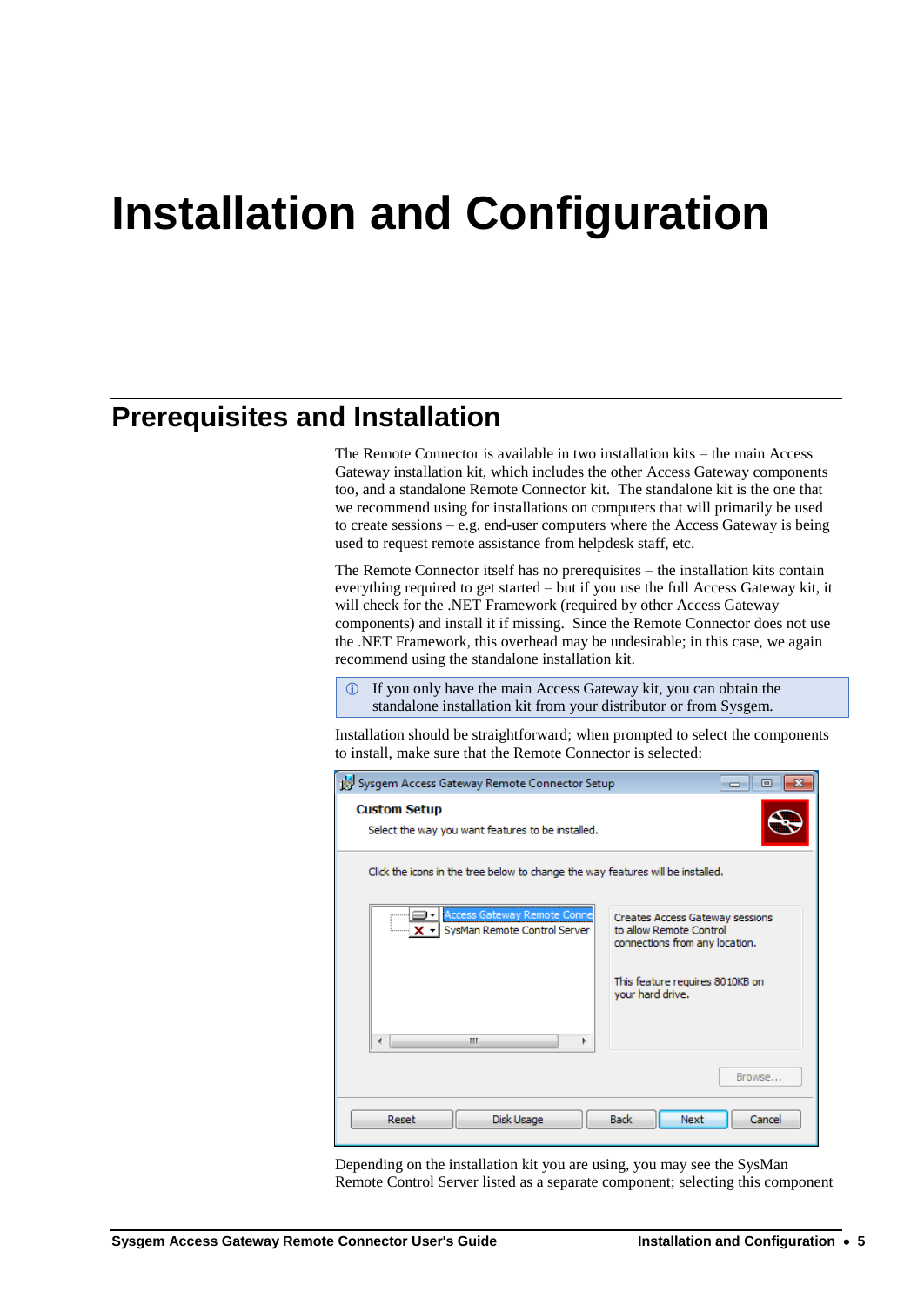installs the standalone Remote Control Server, used for direct (not involving the Access Gateway) connections between computers in a LAN environment. If you are only intending to use the Access Gateway and the Remote Connector for your remote control sessions, you can safely deselect this option.

After clicking Next on this page, you will be prompted for security settings for the SysMan Remote Control Engine:

| <b>Session Password</b><br>Provide a password to control access to Remote Control sessions.<br>By default, only connections from users in the Administrators group using their Windows<br>usernames and passwords will be permitted. If you want to allow other users to connect<br>using a session password, please specify it here. |  |
|---------------------------------------------------------------------------------------------------------------------------------------------------------------------------------------------------------------------------------------------------------------------------------------------------------------------------------------|--|
|                                                                                                                                                                                                                                                                                                                                       |  |
|                                                                                                                                                                                                                                                                                                                                       |  |
|                                                                                                                                                                                                                                                                                                                                       |  |
| Password:                                                                                                                                                                                                                                                                                                                             |  |
| Confirm:                                                                                                                                                                                                                                                                                                                              |  |
|                                                                                                                                                                                                                                                                                                                                       |  |
|                                                                                                                                                                                                                                                                                                                                       |  |
|                                                                                                                                                                                                                                                                                                                                       |  |
|                                                                                                                                                                                                                                                                                                                                       |  |
| Next<br><b>Back</b><br>Cancel                                                                                                                                                                                                                                                                                                         |  |
| Sysgem Access Gateway Remote Connector Setup<br>回                                                                                                                                                                                                                                                                                     |  |
| <b>Server Options</b>                                                                                                                                                                                                                                                                                                                 |  |
| Customise the user's control over Remote Control sessions.                                                                                                                                                                                                                                                                            |  |
| Several options are available to customise the user's control of Remote Control sessions.                                                                                                                                                                                                                                             |  |
| Show connection list when active                                                                                                                                                                                                                                                                                                      |  |
| Require user's permission for connections                                                                                                                                                                                                                                                                                             |  |
| M Allow user to modify Remote Control settings                                                                                                                                                                                                                                                                                        |  |
|                                                                                                                                                                                                                                                                                                                                       |  |
|                                                                                                                                                                                                                                                                                                                                       |  |
|                                                                                                                                                                                                                                                                                                                                       |  |
|                                                                                                                                                                                                                                                                                                                                       |  |

The options on these pages of the installation wizard allow you to control the feedback and options the SysMan Remote Control Engine provides to the user. Click Next to accept the defaults, or make any changes you require first.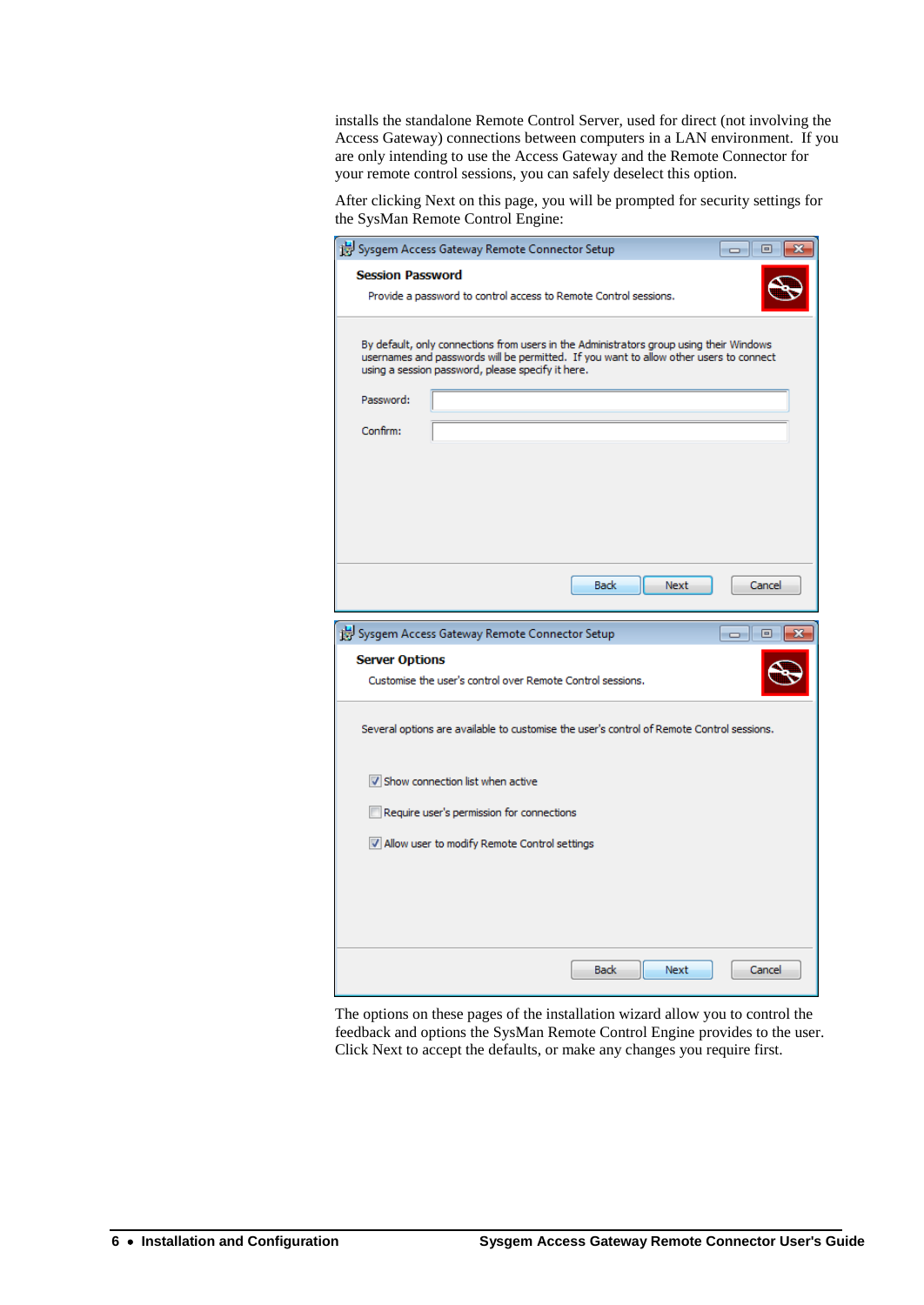Once installation completes, you will be given the option to start the Remote Connector:

| Sysgem Access Gateway Remote Connector Setup<br>▣<br>--- |                                                                      |        |  |  |
|----------------------------------------------------------|----------------------------------------------------------------------|--------|--|--|
|                                                          | Completed the Sysgem Access Gateway<br>Remote Connector Setup Wizard |        |  |  |
|                                                          | Click the Finish button to exit the Setup Wizard.                    |        |  |  |
|                                                          |                                                                      |        |  |  |
| V Start Remote Connector now                             | Finish<br><b>Back</b>                                                | Cancel |  |  |

Tick the box if you want to start the Connector immediately, then click OK.

# <span id="page-10-0"></span>**Initial Registration**

When the Remote Connector is started for the first time it will automatically launch the Add Access Gateway Registration wizard:

|                                                                                                                                                                                                                                                        | Register New Access Gateway                                                                                                                                                                              |  |
|--------------------------------------------------------------------------------------------------------------------------------------------------------------------------------------------------------------------------------------------------------|----------------------------------------------------------------------------------------------------------------------------------------------------------------------------------------------------------|--|
| Welcome to the Add Access Gateway Registration Wizard                                                                                                                                                                                                  |                                                                                                                                                                                                          |  |
|                                                                                                                                                                                                                                                        | This wizard guides you through the steps required to register your computer with an Access<br>Gateway, allowing you to easily share your screen or access your remote control sessions<br>from anywhere. |  |
| To register your computer, you will need the details of the Access Gateway you wish to<br>register with. This might be simply a server name, with optional account name and password,<br>or it might have been provided to you as a registration file. |                                                                                                                                                                                                          |  |
|                                                                                                                                                                                                                                                        | To get started, click 'Next' below.                                                                                                                                                                      |  |
|                                                                                                                                                                                                                                                        |                                                                                                                                                                                                          |  |
|                                                                                                                                                                                                                                                        | Next<br>Cancel                                                                                                                                                                                           |  |

This wizard allows you to configure the Remote Connector with all the details required to connect to the correct Access Gateway and create new sessions.

 Your Access Gateway administrator should have provided you with all the details you require, either as individual settings or bundled together in a single Gateway Registration File.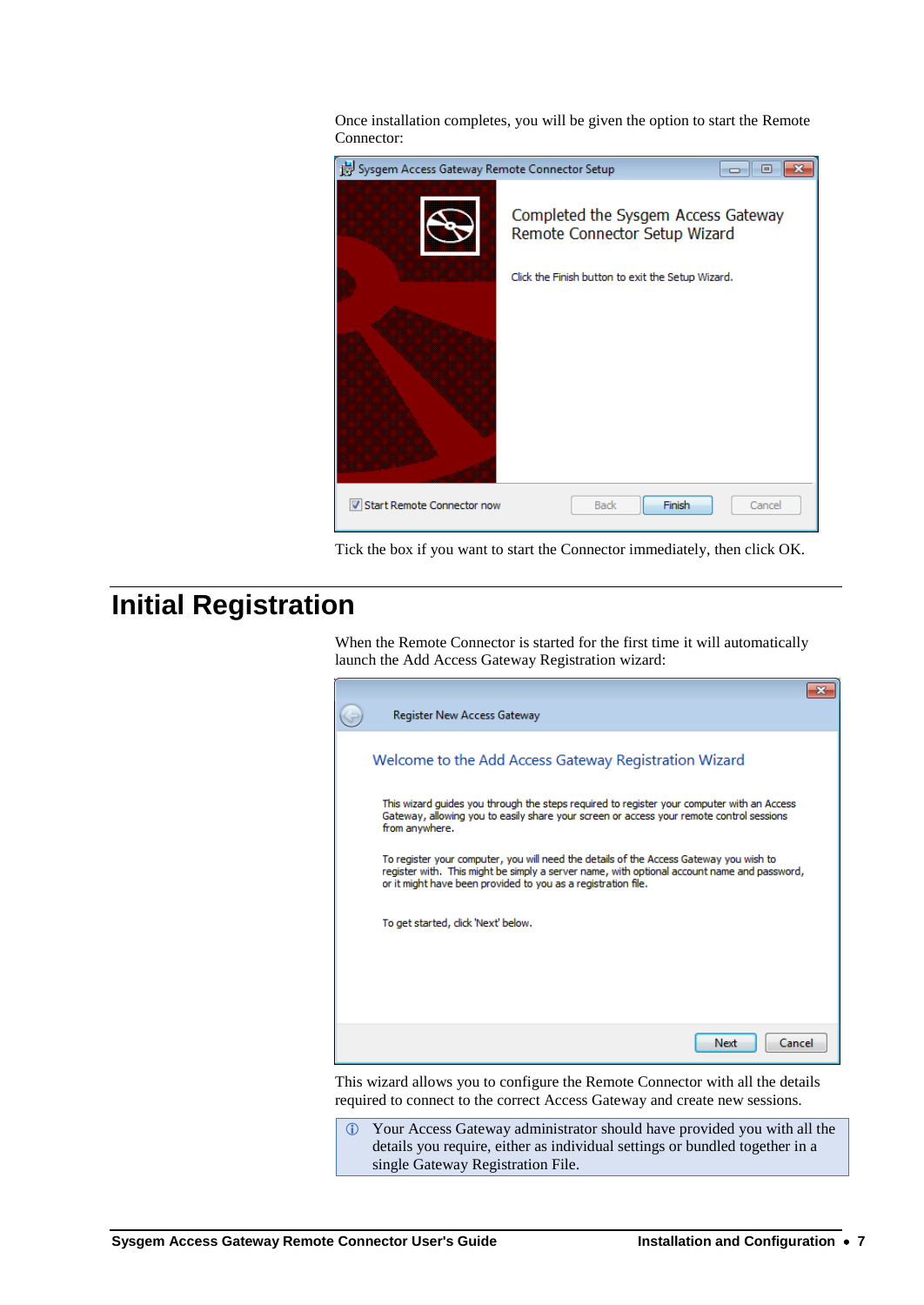Click Next on the introductory page to display the Select Access Gateway page:

|                                                                                                                                                                                     | Register New Access Gateway                     |        |
|-------------------------------------------------------------------------------------------------------------------------------------------------------------------------------------|-------------------------------------------------|--------|
| Select Access Gateway                                                                                                                                                               |                                                 |        |
| Please enter the address of the Access Gateway you wish to register with below. This could<br>be an IP address or a public internet address (for instance, 'helpdesk.example.com'). |                                                 |        |
| Alternatively, if you were provided with an Access Gateway Registration file, you can register<br>automatically by browsing for it or typing its full path.                         |                                                 |        |
| • Register using Access Gateway address                                                                                                                                             |                                                 |        |
| Address:                                                                                                                                                                            |                                                 |        |
|                                                                                                                                                                                     | Register using Access Gateway Registration file |        |
| File:                                                                                                                                                                               |                                                 | Browse |
|                                                                                                                                                                                     |                                                 |        |
|                                                                                                                                                                                     | Next                                            | Cancel |

You have two options here – either to register with your Access Gateway by specifying details manually, or (if you have one) to use a Gateway Registration File to provide all the details automatically.

### **Providing Details Manually**

To register with the Access Gateway by specifying details manually, you will need to type the address of your Access Gateway server in the Address field – this can be either a hostname or internet address such as gateway.sysgem.com, or an IP address such as 10.0.1.2:

|                                                                                                                                                                                     | Register New Access Gateway                     |  |
|-------------------------------------------------------------------------------------------------------------------------------------------------------------------------------------|-------------------------------------------------|--|
|                                                                                                                                                                                     |                                                 |  |
|                                                                                                                                                                                     | Select Access Gateway                           |  |
| Please enter the address of the Access Gateway you wish to register with below. This could<br>be an IP address or a public internet address (for instance, 'helpdesk.example.com'). |                                                 |  |
| Alternatively, if you were provided with an Access Gateway Registration file, you can register<br>automatically by browsing for it or typing its full path.                         |                                                 |  |
| • Register using Access Gateway address                                                                                                                                             |                                                 |  |
| Address:                                                                                                                                                                            | SRV-GATEWAY                                     |  |
|                                                                                                                                                                                     | Register using Access Gateway Registration file |  |
| File:                                                                                                                                                                               | Browse                                          |  |
|                                                                                                                                                                                     |                                                 |  |
|                                                                                                                                                                                     | Cancel<br>Next                                  |  |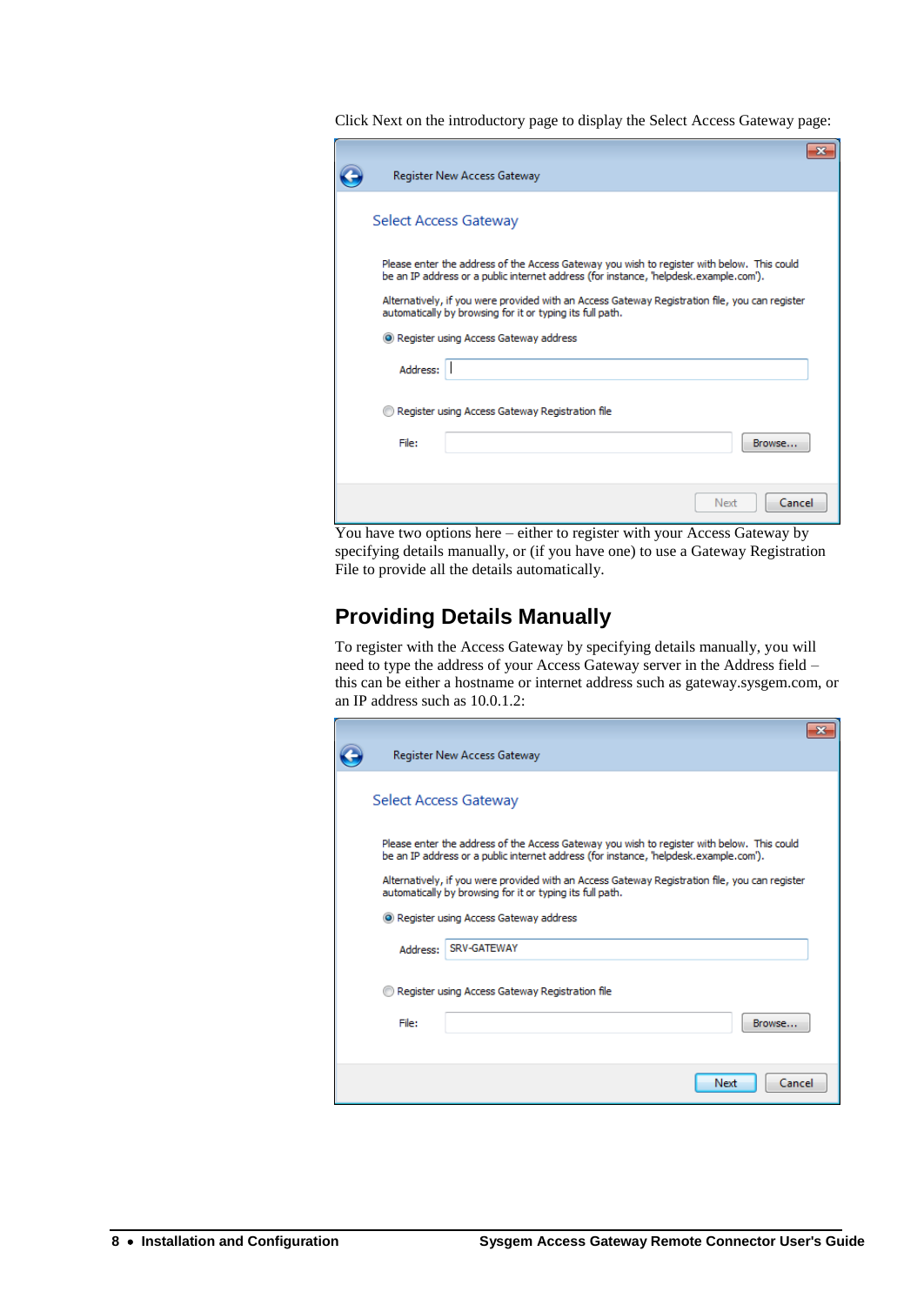Once you have entered the Gateway address, click Next; the wizard attempts to connect to your Access Gateway and displays the Access Gateway Credentials page:

| Register New Access Gateway       |                                                                                                                                                                             |  |
|-----------------------------------|-----------------------------------------------------------------------------------------------------------------------------------------------------------------------------|--|
| <b>Access Gateway Credentials</b> |                                                                                                                                                                             |  |
|                                   | Please enter the Access Gateway account name and password you wish to use for this<br>registration below, or select the anonymous option (if the Access Gateway allows it.) |  |
| Contact                           | The selected Access Gateway provided contact details;<br>click the button to the left to view them.                                                                         |  |
|                                   | Connect to Access Gateway anonymously                                                                                                                                       |  |
|                                   | • Connect using an Access Gateway account name and password                                                                                                                 |  |
| Account name:                     | Svsteml                                                                                                                                                                     |  |
| Password:                         |                                                                                                                                                                             |  |
|                                   |                                                                                                                                                                             |  |
|                                   | Cancel<br>Next                                                                                                                                                              |  |

 If an error message appears, make sure you typed the address of the Gateway correctly and try again; if the test connection still fails, please check the address you are using with your Access Gateway administrator.

Because the default Access Gateway configuration does not allow anonymous users to connect using the Remote Connector, you will probably need to provide an Access Gateway account name and password at this point (again, these details should have been provided to you by your Access Gateway administrator). However, if your Access Gateway allows anonymous connections from Remote Connectors, or the Access Gateway's default account has not had its password changed, the wizard will pre-select appropriate details for you. If you do not wish to use these default details, you can change them as required.

 If the Access Gateway administrator has provided additional information for use during registration, a 'Contact' button will appear as shown above. Clicking this button will display this additional information.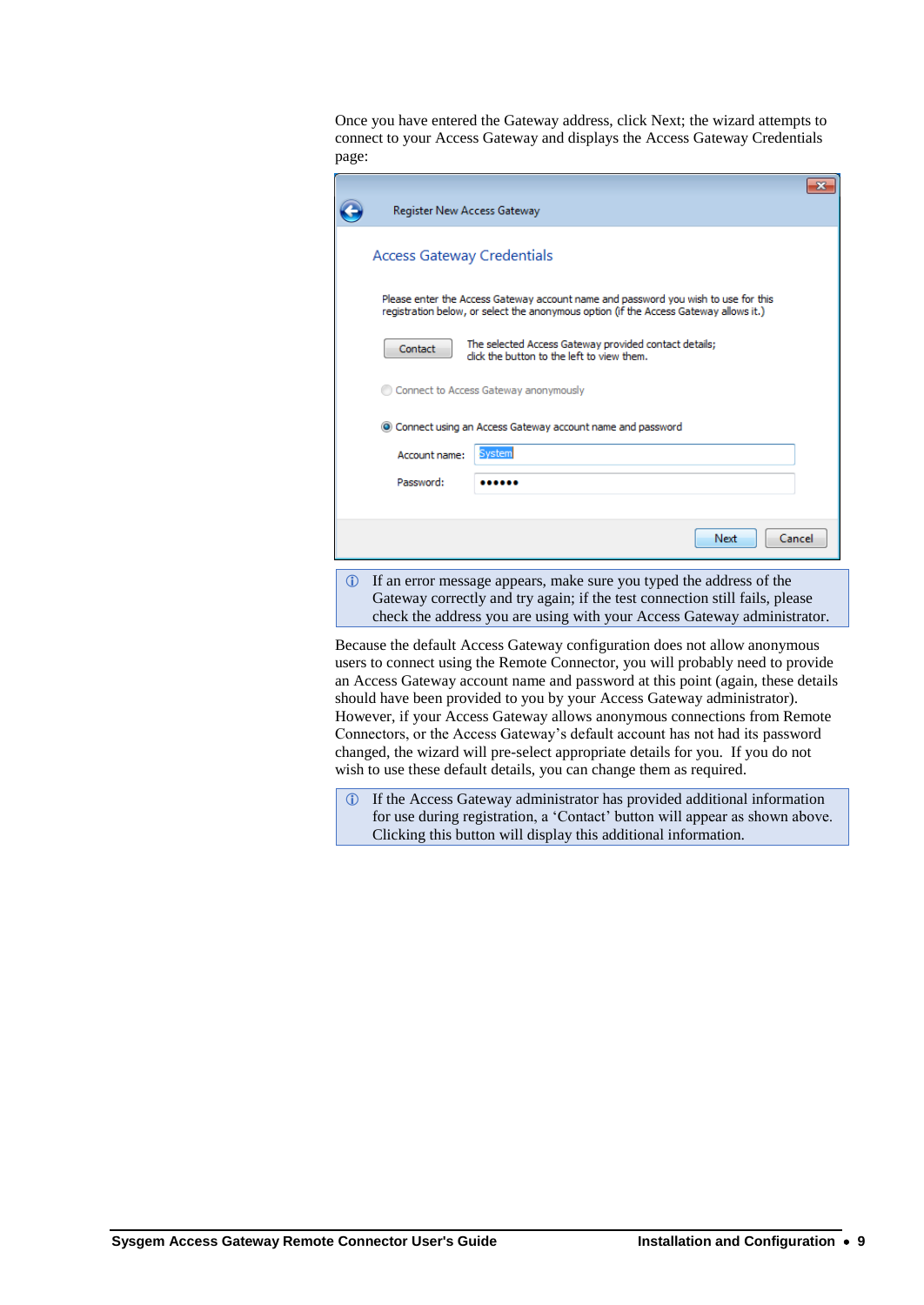Click Next to continue; the wizard will verify that the provided credentials are correct, and then display the Save Access Gateway Registration page:

| Register New Access Gateway                                                                                                                                                                           |  |
|-------------------------------------------------------------------------------------------------------------------------------------------------------------------------------------------------------|--|
| Save Access Gateway Registration                                                                                                                                                                      |  |
| Your new Access Gateway registration is ready to be saved. Please provide a display name<br>for this registration, and select whether it should be made available to all users, then click<br>Finish. |  |
| Amalgamated Foo and Bar<br>Display name:                                                                                                                                                              |  |
| Available to:<br>Just me                                                                                                                                                                              |  |
| all users                                                                                                                                                                                             |  |
|                                                                                                                                                                                                       |  |
|                                                                                                                                                                                                       |  |
|                                                                                                                                                                                                       |  |
| Finish<br>Cancel                                                                                                                                                                                      |  |

On this page you have the opportunity to change the name of the registration from the default name provided by the Access Gateway. You can also specify whether this registration should be available to just yourself, or to all users on the computer where you have installed the Remote Connector.

Each user of the computer has their own personal set of Access Gateway registrations, in addition to any registrations that are shared by all users; if there are no shared registrations, each user will have to register with the Access Gateway individually the first time they start the Remote Connector. Furthermore, if you wish to make use of certain types of persistent sessions, you will need to have at least one registration available to all users.

- Please see the [Persistent Sessions](#page-24-0) section of this guide for more details on the different types of persistent sessions and their requirements.
- If you elect to make the registration available to all users, you may receive a UAC prompt to provide Administrator-level details so that the registration can be saved.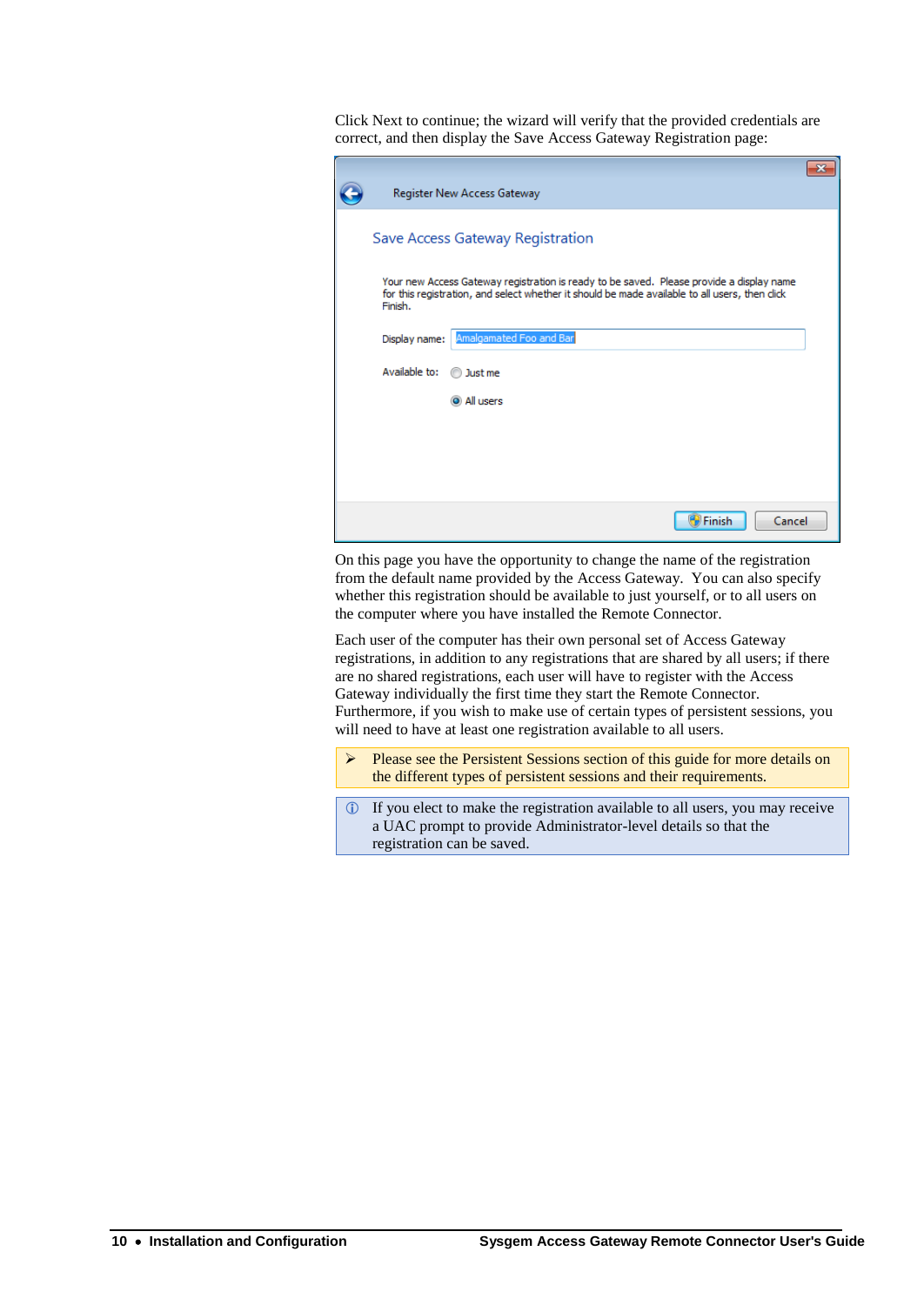Finally, click Finish; the Add Access Gateway Registration Wizard closes, and you should see the Remote Connector window:

|                      | Sysgem Access Gateway Remote Connector                                              | 回<br>- o-ll |  |
|----------------------|-------------------------------------------------------------------------------------|-------------|--|
| File<br>Edit<br>Help |                                                                                     |             |  |
|                      | Select an Access Gateway:<br>Amalgamated Foo and Bar<br>$\rightarrow$ Start Session |             |  |
| No running sessions. |                                                                                     |             |  |
| o                    | Your Gateway registration is now saved for future use: you will not be              |             |  |

way registration is now saved for future prompted to register again.

## **Using a Gateway Registration File**

To register with the Access Gateway using a registration file, you will need to provide the path of the file – either by typing it or using the Browse… button to locate it:

|                                                                                                                                                             | Register New Access Gateway                                                                                                                                                         |  |  |  |
|-------------------------------------------------------------------------------------------------------------------------------------------------------------|-------------------------------------------------------------------------------------------------------------------------------------------------------------------------------------|--|--|--|
|                                                                                                                                                             | Select Access Gateway                                                                                                                                                               |  |  |  |
|                                                                                                                                                             | Please enter the address of the Access Gateway you wish to register with below. This could<br>be an IP address or a public internet address (for instance, 'helpdesk.example.com'). |  |  |  |
| Alternatively, if you were provided with an Access Gateway Registration file, you can register<br>automatically by browsing for it or typing its full path. |                                                                                                                                                                                     |  |  |  |
| Register using Access Gateway address                                                                                                                       |                                                                                                                                                                                     |  |  |  |
| Address:                                                                                                                                                    |                                                                                                                                                                                     |  |  |  |
|                                                                                                                                                             | • Register using Access Gateway Registration file                                                                                                                                   |  |  |  |
| File:                                                                                                                                                       | C: \Users\Admin\Documents\Support Gateway.agr<br>Browse                                                                                                                             |  |  |  |
|                                                                                                                                                             |                                                                                                                                                                                     |  |  |  |
|                                                                                                                                                             | Cancel<br>Next                                                                                                                                                                      |  |  |  |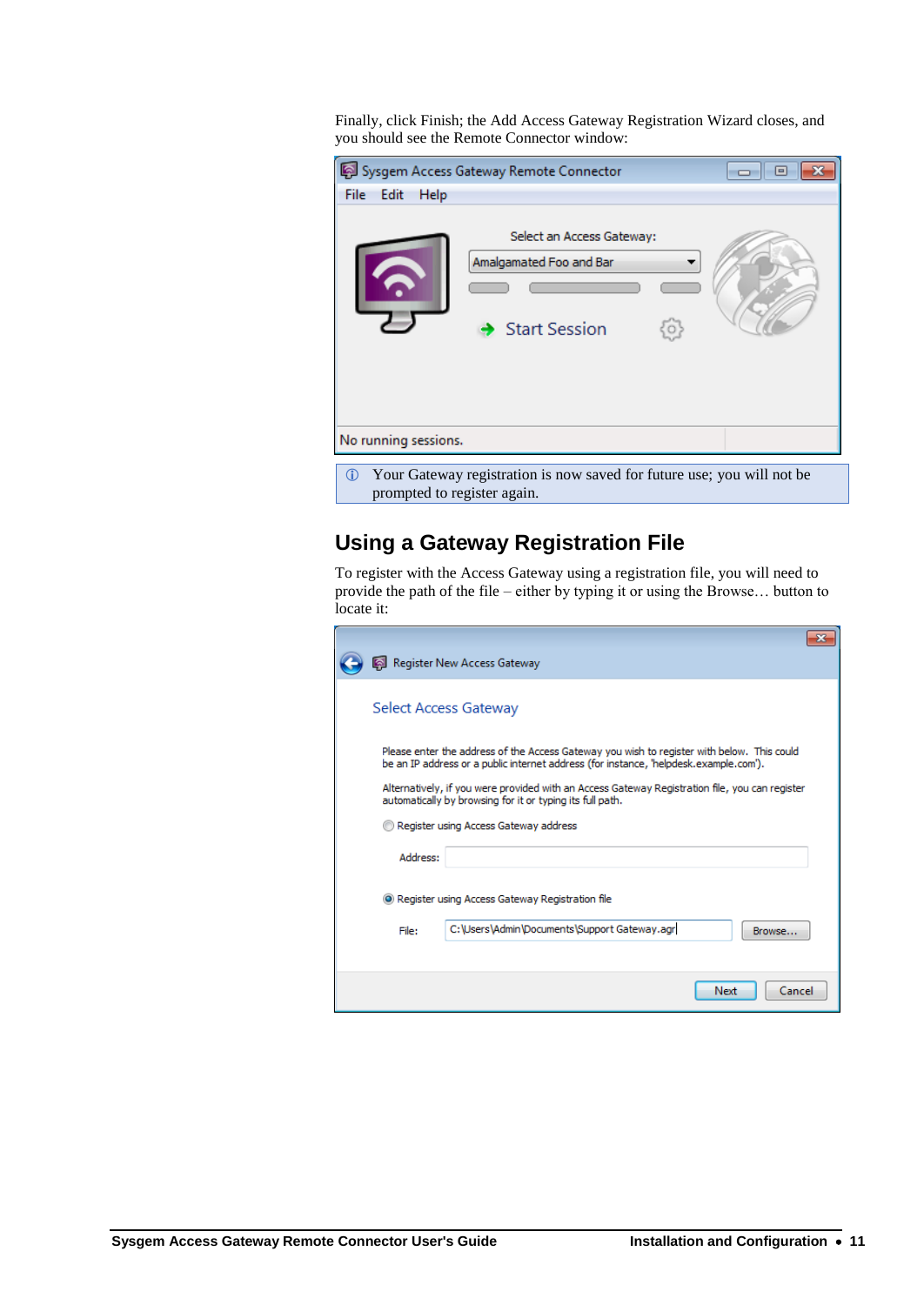Click Next to continue; the wizard will use the details in the file to connect to the Access Gateway server and verify the provided information before displaying the Save Access Gateway Registration page:

| Register New Access Gateway                                                                                                                                                                          |  |
|------------------------------------------------------------------------------------------------------------------------------------------------------------------------------------------------------|--|
| Save Access Gateway Registration                                                                                                                                                                     |  |
| Your new Access Gateway registration is ready to be saved. Please provide a display name<br>for this registration, and select whether it should be made available to all users, then dick<br>Finish. |  |
| Amalgamated Foo and Bar<br>Display name:                                                                                                                                                             |  |
| Available to:<br>Just me                                                                                                                                                                             |  |
| all users                                                                                                                                                                                            |  |
|                                                                                                                                                                                                      |  |
|                                                                                                                                                                                                      |  |
|                                                                                                                                                                                                      |  |
| Finish<br>Cancel                                                                                                                                                                                     |  |

On this page you have the opportunity to change the name of the registration from the default name provided by the Access Gateway. You can also specify whether this registration should be available to just yourself, or to all users on the computer where you have installed the Remote Connector.

Each user of the computer has their own personal set of Access Gateway registrations, in addition to any registrations that are shared by all users; if there are no shared registrations, each user will have to register with the Access Gateway individually the first time they start the Remote Connector. Furthermore, if you wish to make use of certain types of persistent sessions, you will need to have at least one registration available to all users.

- $\triangleright$  Please see the [Persistent Sessions](#page-24-0) section of this guide for more details on the different types of persistent sessions and their requirements.
- If you elect to make the registration available to all users, you may receive a UAC prompt to provide Administrator-level details so that the registration can be saved.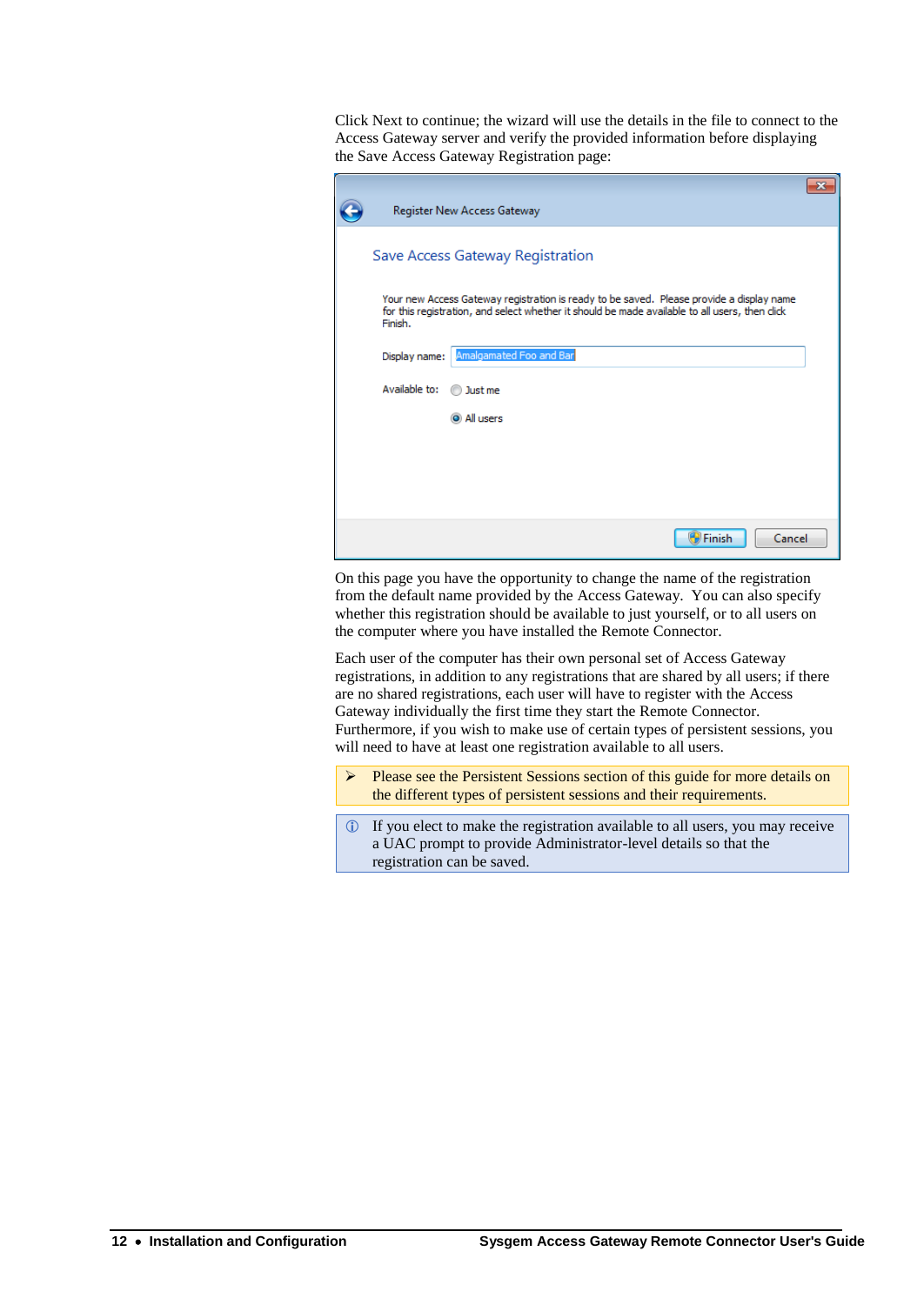Finally, click Finish; the Add Access Gateway Registration Wizard closes, and you should see the Remote Connector window:

|                                                                                                                       | Sysgem Access Gateway Remote Connector                                       | 回<br>- - 1- |  |  |  |  |
|-----------------------------------------------------------------------------------------------------------------------|------------------------------------------------------------------------------|-------------|--|--|--|--|
| File Edit<br>Help                                                                                                     |                                                                              |             |  |  |  |  |
|                                                                                                                       | Select an Access Gateway:<br>Amalgamated Foo and Bar<br><b>Start Session</b> |             |  |  |  |  |
| No running sessions.                                                                                                  |                                                                              |             |  |  |  |  |
| Your Gateway registration is now saved for future use; you will not be<br>$\mathbf{0}$<br>prompted to register again. |                                                                              |             |  |  |  |  |

# <span id="page-16-0"></span>**Configuring the Remote Control Engine**

The installation wizard prompts you to provide some basic configuration details for the SysMan Remote Control Engine; these are the session password (which allows remote users to connect using a single password instead of needing a valid Windows username and password for your computer), whether you will be prompted to accept incoming connections individually, and whether a list of current connections appears when remote users are connected to your session.

 In addition, the option to prevent changes to the Remote Control Engine settings is available; if this was selected during installation, the settings can only be changed remotely using SysMan or by reinstalling.

To configure additional options for the Remote Control Engine, including which Windows users are allowed to connect and whether remote users can interact with your session or just view it, you will need to use the Remote Control Options dialog box. This can be reached through the RC Engine Configuration option from the Remote Connector's Edit menu, and also (if you have the SysMan Remote Control Server installed) by right-clicking the Remote Control icon in the Windows notification area and selecting the Settings… option: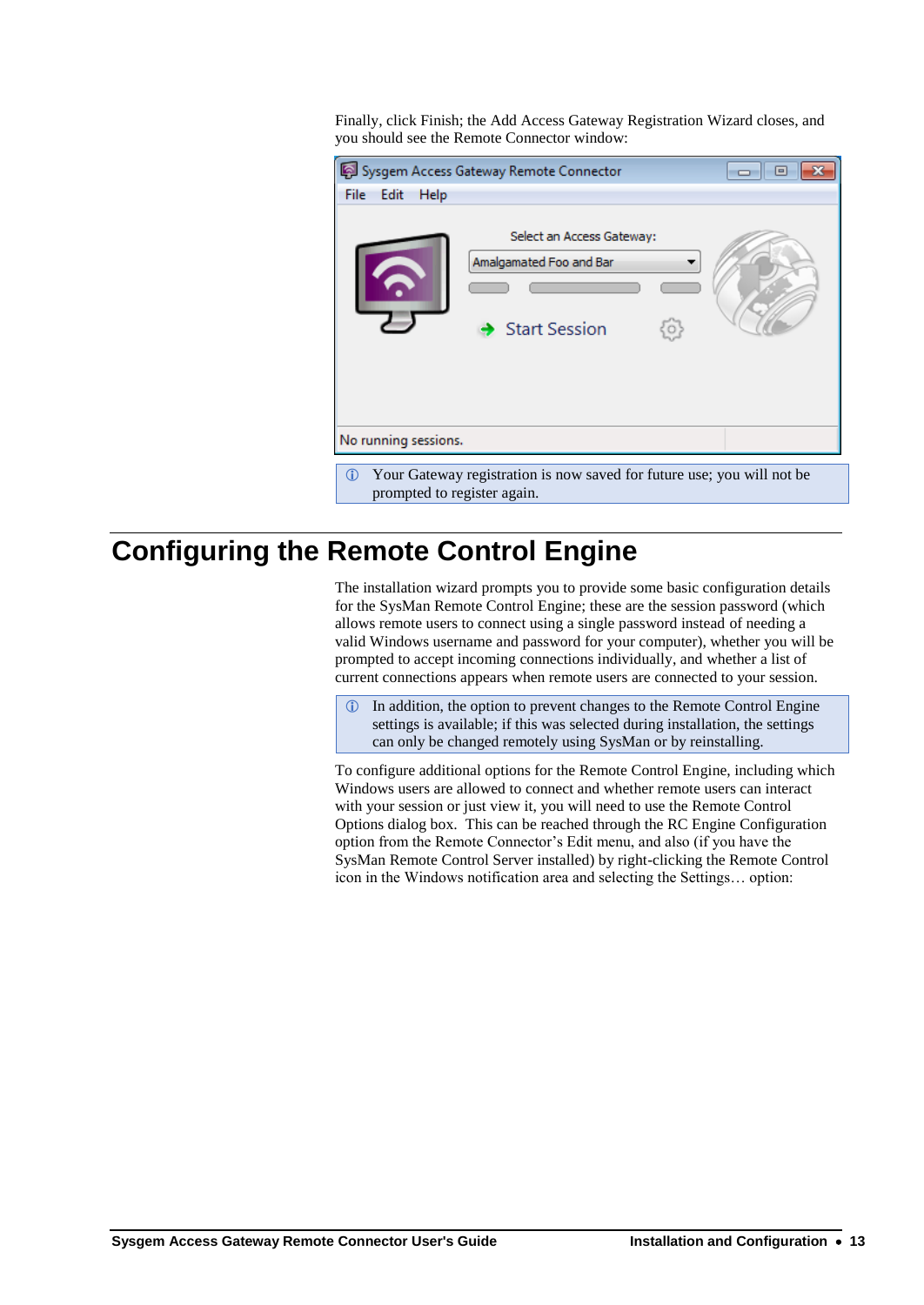| Options - SysMan RC                                                                                                                                                                                                                                          | <u>- 19</u>                                                                                                                                   |
|--------------------------------------------------------------------------------------------------------------------------------------------------------------------------------------------------------------------------------------------------------------|-----------------------------------------------------------------------------------------------------------------------------------------------|
| General Options<br>Force view-only mode<br>Lock server settings<br>Allow remote sessions to be closed<br>V Allow Remote Control to be shut down<br>V Show connection list when active<br>Share only primary monitor<br>Hide wallpaper during active sessions | <b>Connection Control</b><br>Confirm incoming connections<br>Default action:<br>© Accept<br>Refuse<br>seconds<br>Timeout:<br>10 <sup>10</sup> |
| <b>Session Passwords</b>                                                                                                                                                                                                                                     | <b>Windows Authentication</b>                                                                                                                 |
| Allow logon with session password<br>Password:                                                                                                                                                                                                               | Allow logon with Windows credentials                                                                                                          |
| View-Only Password:                                                                                                                                                                                                                                          | Configure Allowed Groups                                                                                                                      |
|                                                                                                                                                                                                                                                              | Cancel<br>OK                                                                                                                                  |

The available options are broken down into a number of groups.

## **General Options**

These options control basic functionality of the Remote Control Engine:

- **Force view-only mode**: if this option is selected, the remote user can only observe your session and will not have the ability to control the keyboard and mouse.
- **Lock server settings**: this option will prevent any users of this computer (including yourself!) from changing the Remote Control Engine configuration; changes will need to be made remotely or by reinstalling.
- **Allow remote sessions to be closed**: if this option is selected, you will be able to disconnect remote users from your session, either individually or all at once.
- **Allow Remote Control to be shut down**: this option allows the Remote Control Server service to be shut down by the current user of the computer, by right-clicking the server icon in the notification area
- **Show connection list when active**: a small window listing the currently-connected remote users will be displayed whenever a Remote Control session is active.
- **Share only primary monitor**: if set, only the primary monitor (if you have several) will be shared with remote users.
- **Hide wallpaper during active sessions**: if set, the Windows desktop wallpaper will be temporarily hidden whenever there is an active Remote Control session, to improve connection performance.
- Please note that some of these options, such as 'Allow Remote Control to be shut down', apply mainly to the Remote Control Server and are less useful when using Access Gateway connections.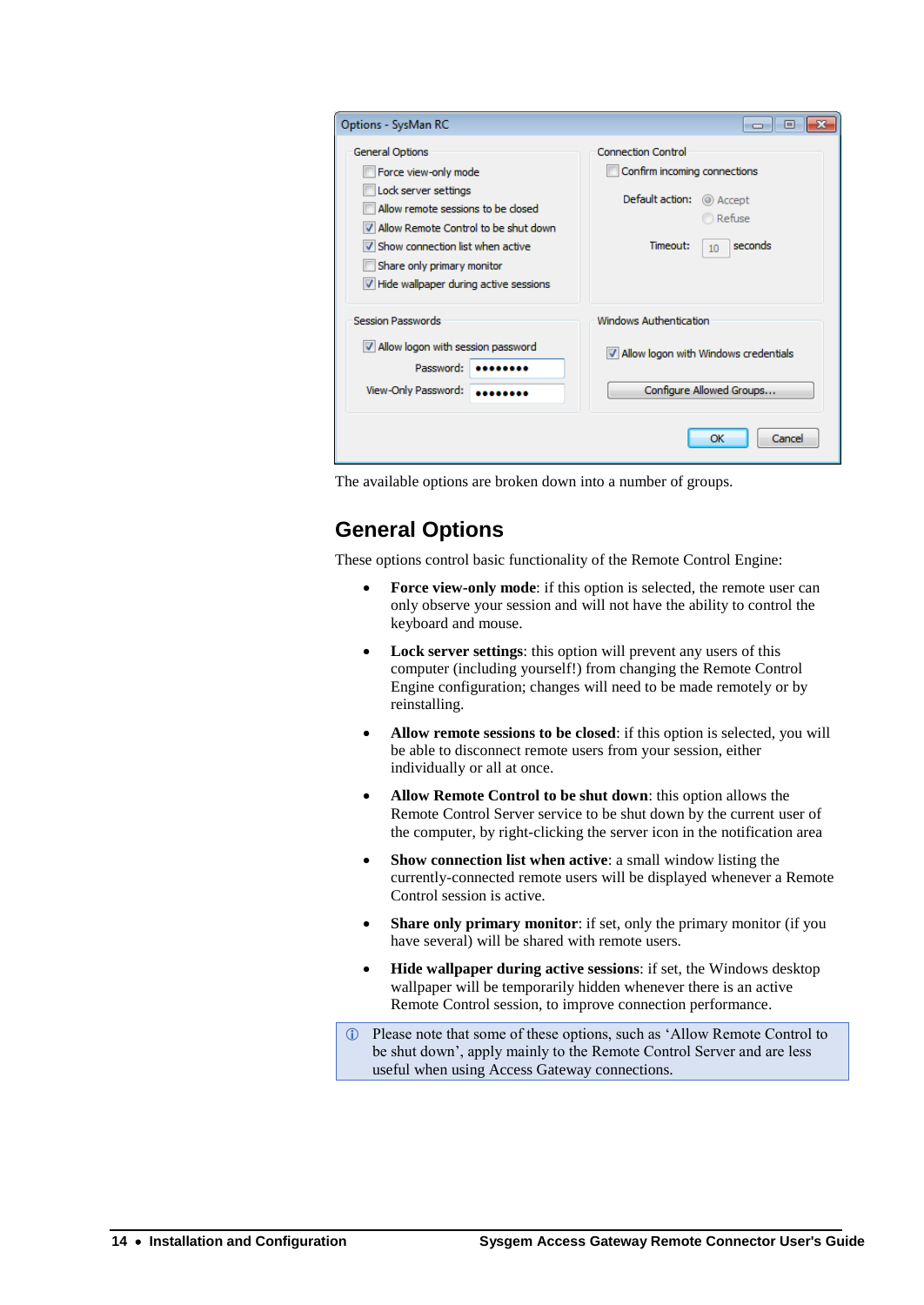## **Connection Control**

These options give the user control over incoming connections to their session:

- **Confirm incoming connections**: you will be prompted before any remote user is allowed to connect to your session. You can accept or reject the connection request.
- **Default action:** if no response is made to the prompt requesting permission to connect, then the default action (after the timeout period has elapsed) will be to accept or reject the connection, depending on this setting.
- **Timeout**: this defines the number of seconds before the session request is automatically accepted or rejected.
- If you set the default action to reject incoming connections, you may not be able to connect to persistent sessions unless someone is present to accept the connection! For more details, please see [When are Persistent](#page-25-0)  [Sessions Available?](#page-25-0)

## **Session Passwords**

These options control whether remote users can authenticate using a single password instead of providing valid Windows credentials for the computer:

- **Allow logon with session password**: if selected, the remote user can use the session password defined here to connect to the session without providing a Windows username and password.
- **Password**: this defines the session password.
- **View-Only Password**: if this alternate password is used to establish the connection, the Remote Control session will be in read-only mode.
- The View-Only Password can only be used if Windows Authentication is also enabled.

### **Windows Authentication**

These options control whether remote users can authenticate using valid Windows credentials instead of a session password:

- **Allow logon with Windows Credentials**: this allows the remote user to connect to a session using a privileged user's Windows credentials.
- **Configure Allowed Groups**: assign connection privileges to Windows groups, or specific users. By default members of the built-in local Administrators group will be assigned full access.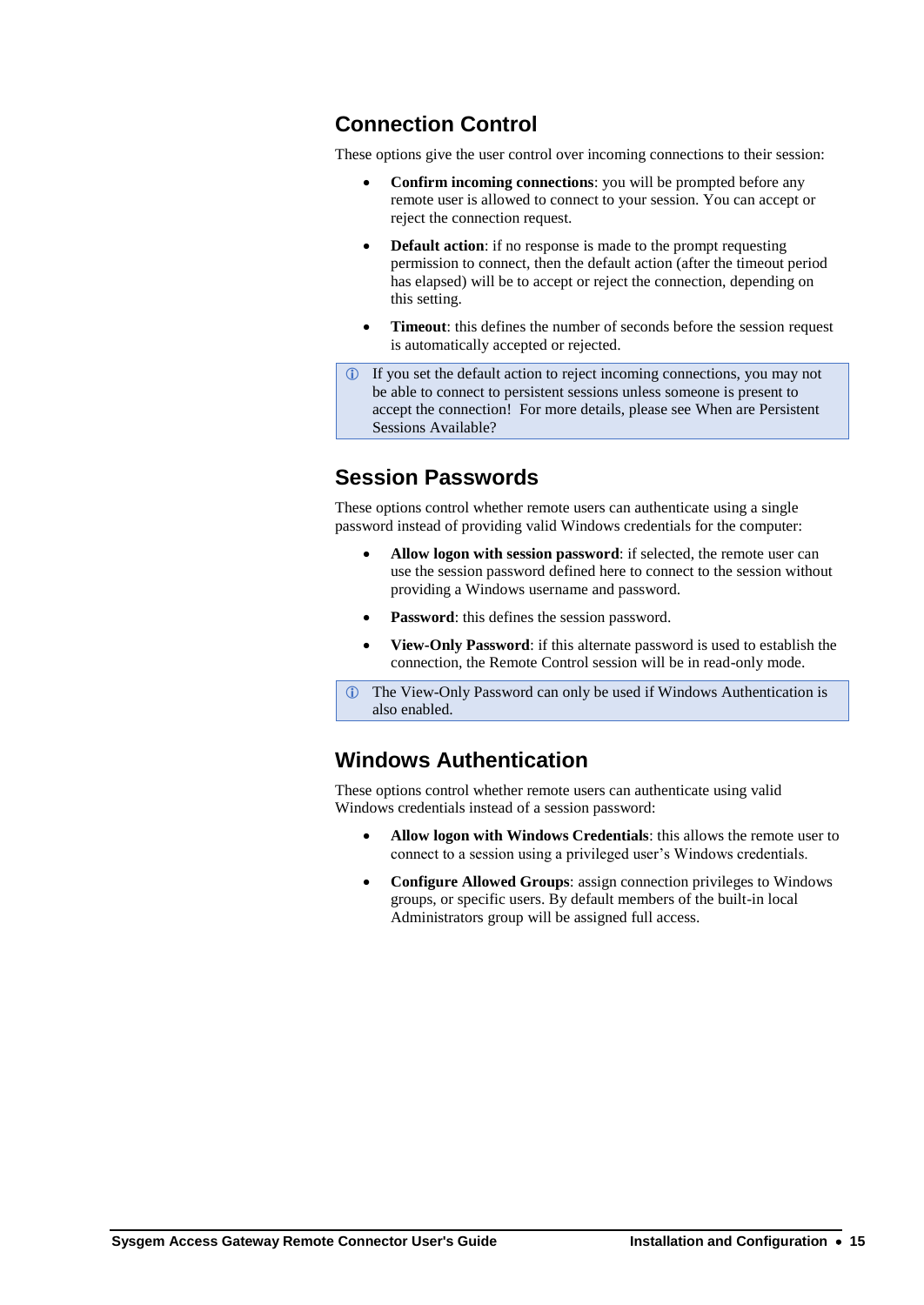Notes: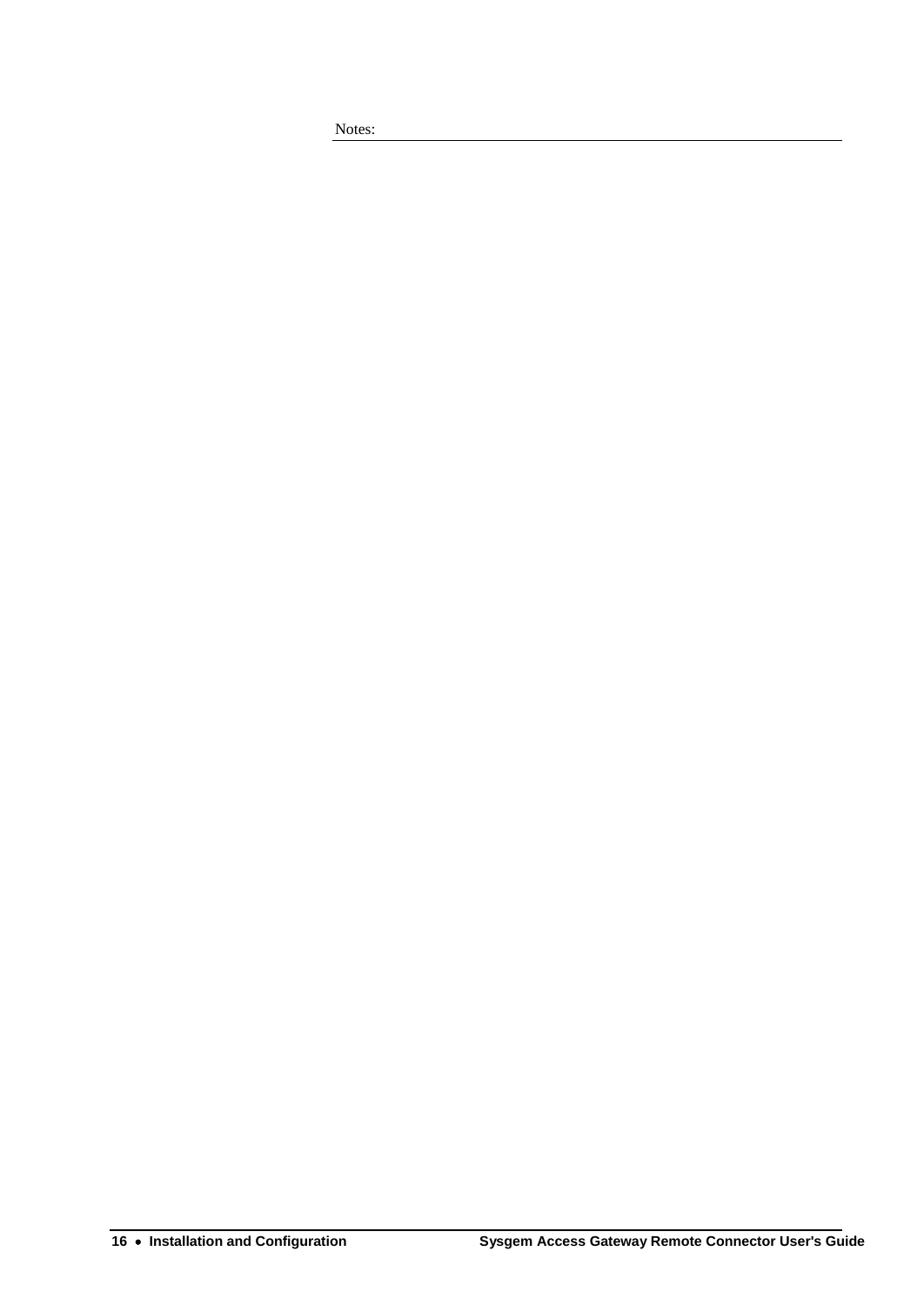# <span id="page-20-0"></span>**Basic Remote Connector Features**

## **The Remote Connector Window**

After starting the Remote Connector, the main window appears:



The main features of this window are as follows:

- 1. The Start Session button
- 2. The Options button, used to specify additional options before creating a session
- 3. The connection status indicators, which light up in turn as the connection to the Access Gateway is made; the globe at the right lights up when the connection is complete and your session has been created, whereas the large SysMan RC icon at the left indicates when a remote viewer has connected
- 4. The list of available Access Gateways

In addition, the window has a standard Windows menu bar and a status bar, providing any relevant informational messages about the Remote Connector.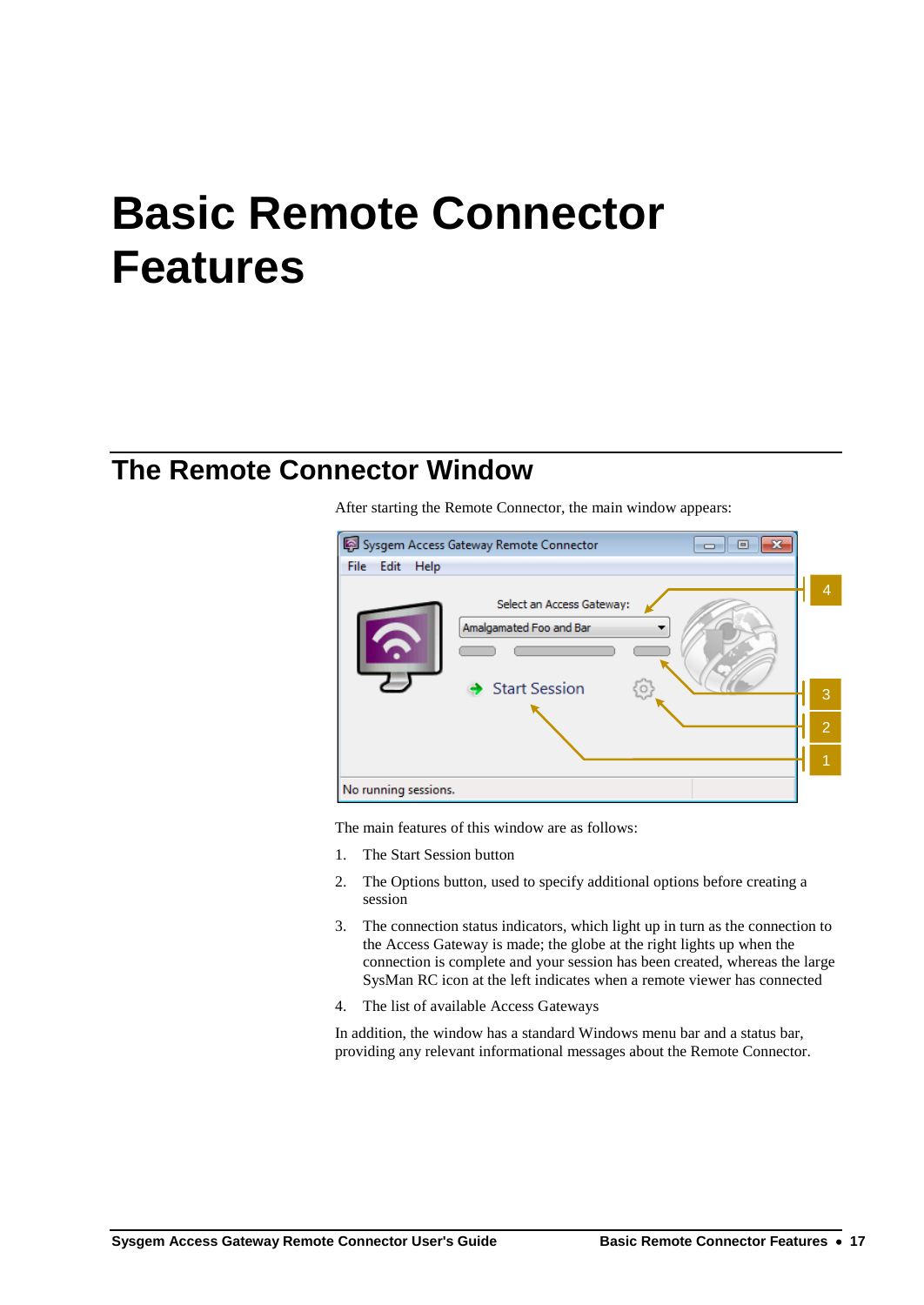After creating a session, as described in the following section, the window will change to reflect the current status of the active session:



- 5. The session's *access code* is displayed in place of the Start Session and Options buttons
- 6. A status message letting you know how many viewers are connected appears underneath the connection status indicators
- 7. The status bar changes to include a session information panel, showing a session timer or various other pieces of information at your preference

# **Creating a Session**

To create a new session, make sure the correct Access Gateway is selected in the list above the connection status indicators (so far we have only registered with one Access Gateway, so this should be fine!), and then click the Start Session button.

 If you have registered with several Access Gateways, you can change which one is selected by default when starting the Remote Connector; please see the [Working with Multiple Access Gateways](#page-32-0) section later in this guide for further details.

The Remote Connector will establish a connection to the selected Access Gateway and request a new session. Once the session is available, the globe icon at the right-hand side of the connection status indicators will light up and the access code for the session will be displayed.

You can now give this access code to the user of the Access Gateway client, so that they can connect to your session remotely. In addition, depending on how your Access Gateway is configured, users such as helpdesk staff may be able to connect to your session without you providing them with an access code directly.

 You can press CTRL+C or use the Copy Access Code option on the Edit menu to copy the access code to your clipboard if desired.

Once a remote user connects to your session, the SysMan Remote Control icon at the left-hand side of the connection status indicators will turn green to indicate that your session has at least one active viewer.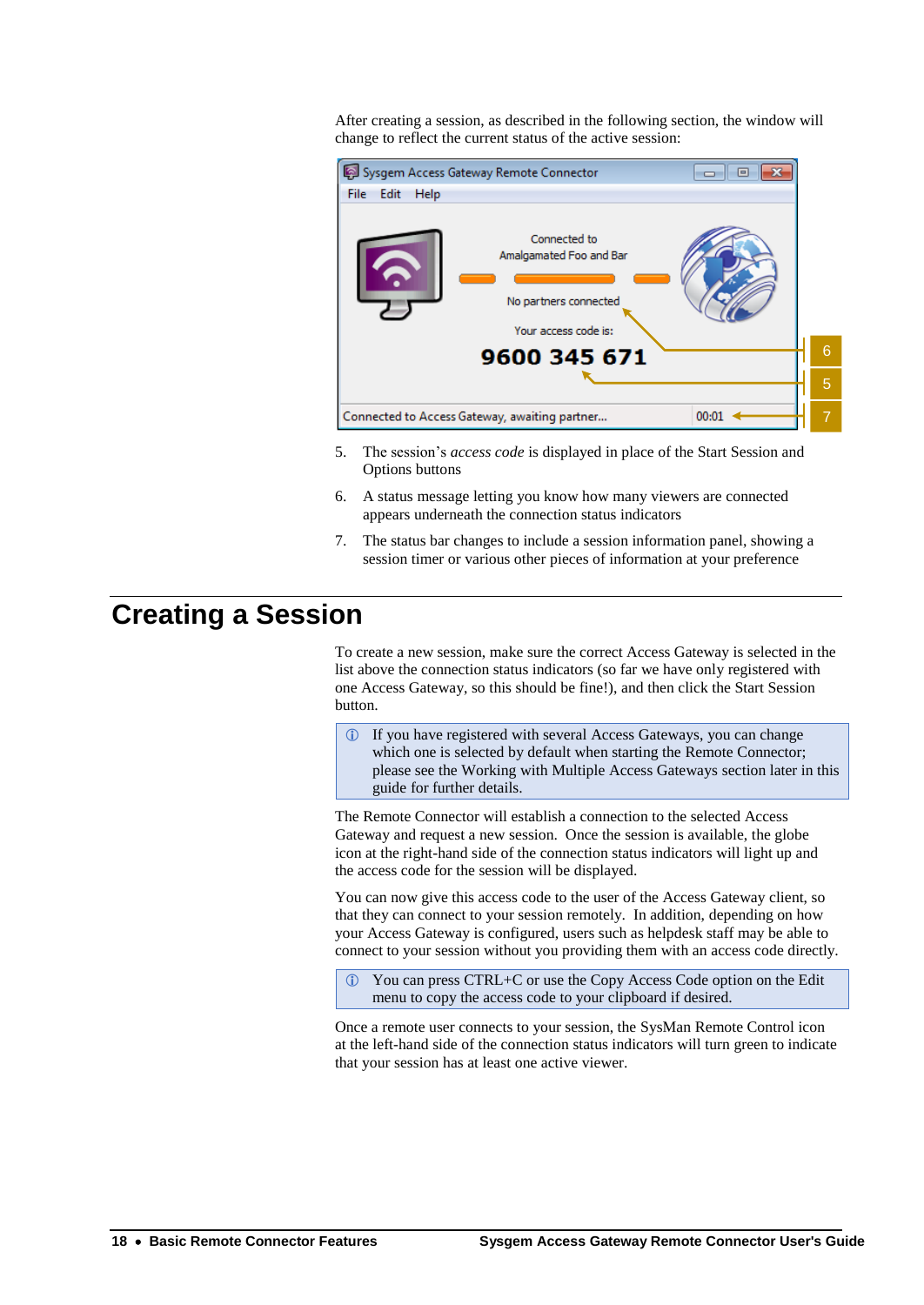In addition, the text underneath the connection status indicators will change to reflect that the viewer has connected:



### **Allowing Multiple Viewers**

When creating a new session, you have the choice of allowing multiple viewers to connect to it, or of restricting it to a single-use session. The access code of a single-use session is only valid for one viewer connection; as soon as that viewer connects, the code can no longer be used and the session will automatically close once the viewer disconnects.

However, when multiple viewers are permitted, a session will remain active until you explicitly close it, either by closing the Remote Connector window or by selecting Close Session from the File menu. When the session is active, viewers are free to connect to and disconnect from the session at will; your Remote Connector window will indicate how many viewers are connected at any time:



To create a session that supports multiple viewers, click the Options button in the main window (next to the Start Session button) before you start the session. Select the Allow Multiple Viewers menu option – you should find it ticked if you click the Options button a second time – and then start the session as before, by clicking the Start Session button.

 By default, this menu option will be deselected – creating single-use sessions – every time you start the Remote Connector. However, you can change this default setting on the Preferences tab of the Options dialog, which can opened by selecting Options from the Edit menu.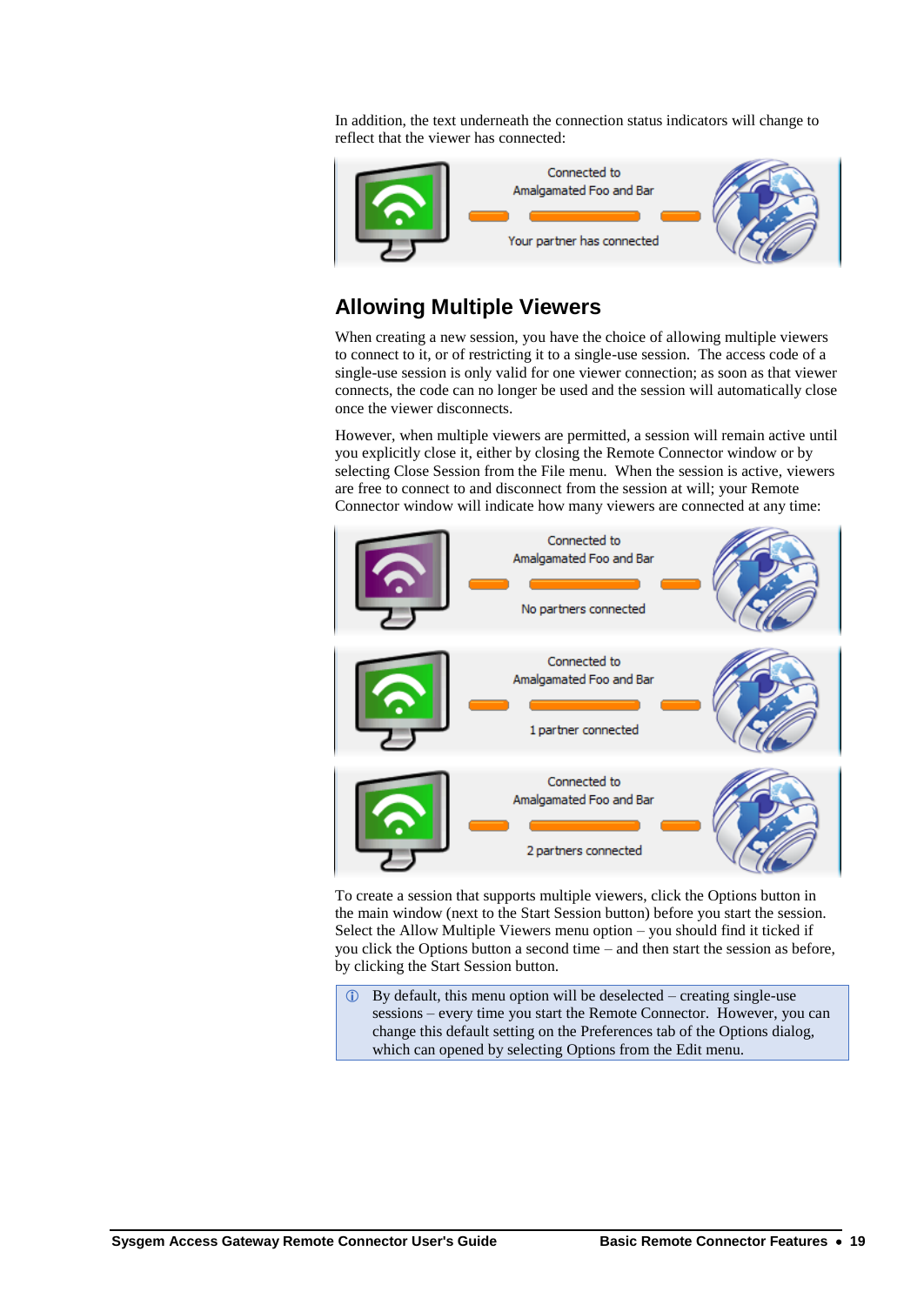# **Monitoring Session Status**

As already described, the connection status indicator shows you whether a viewer has connected to your session, and (if appropriate) how many viewers are connected at any given time. However, additional status information is available and can be shown at the right-hand side of the status bar during a session.



By default this information pane shows a session timer, but it can be configured to show you any of the following information:

- Session timer
- Number of connected viewers
- Total data traffic used for the session so far
- Current bandwidth usage

In addition, the pane can be configured to cycle through these options automatically at various speeds.

The data to show in this pane is selected via the Preferences tab of the Options dialog, which can be opened using the Options item on the Edit menu.

# **Informational Messages**

The Remote Connector will also, if appropriate, provide general information in its status bar that is not specific to any session that may be running in the Remote Connector window itself.

For instance, if persistent sessions have been configured (see the [Persistent](#page-24-0)  [Sessions](#page-24-0) section later in the guide), the status bar may display an informational message telling you that they are running in the background:

 $\bigcirc$  2 persistent sessions are running in the background.

Double-clicking on such an informational message will open an appropriate dialog box to show further details, as required.

The Remote Connector will also ask for confirmation if you close the session or the window when there are still viewers connected to the running session, or if closing the Remote Connector will disrupt any running persistent sessions.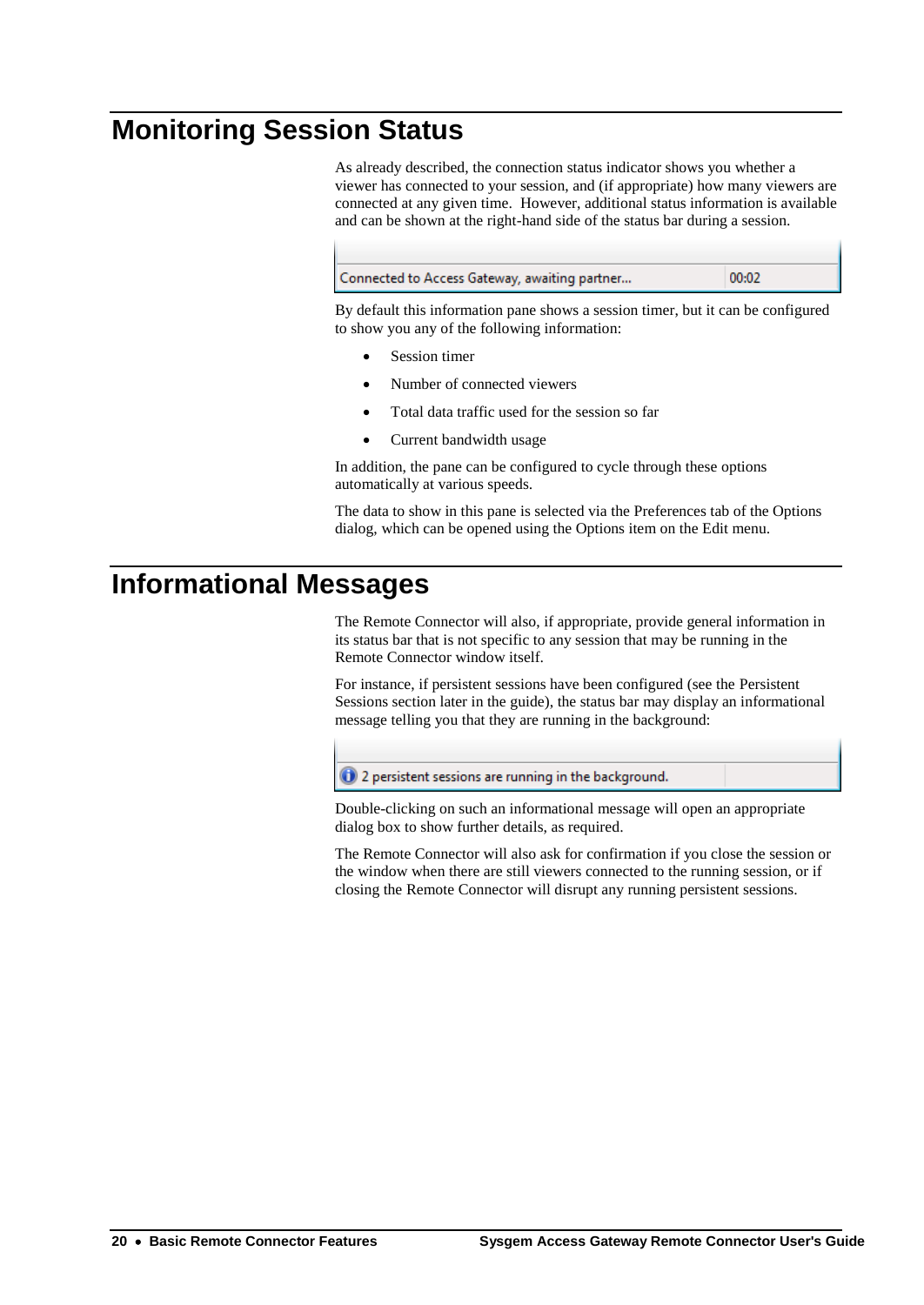# <span id="page-24-0"></span>**Persistent Sessions**

## **About Persistent Sessions**

The sessions we have looked at so far have required you to create them by hand by opening the Remote Connector window and clicking the Start Session button. This is fine when you are creating a session for someone else to use right away, for instance to show them something on your screen or ask for assistance, but what if you need to create a session that can be accessed when you aren't there to click the Start Session button?

The answer comes in the form of a *persistent session* – we use this term to distinguish such sessions from the normal, or *non-persistent*, sessions we have already seen. A persistent session is one that is created ahead of time, and then available to be used without any further interaction; it can be temporarily disabled and re-enabled, and the Remote Connector (or even the computer!) can be shut down and restarted, without the session's access code changing.

Persistent sessions are created and managed in a different fashion from nonpersistent sessions, and there are some additional considerations to be borne in mind when using them; we shall explore these differences in this section.

### <span id="page-24-1"></span>**Types of Persistent Session**

There are two types of persistent session, and which one you select will depend on how exactly you intend the persistent session to be used. The two types are:

- *All-user* (or *console*) persistent sessions, which as the names suggest are available regardless of which user is logged into the computer where the session was created; a remote user connecting to the session will see whichever user is currently logged in locally to the computer (on its console), or the logon prompt if nobody is using the console.
- *Per-user* persistent sessions, which are associated with the Windows user who created them and so are only available when that user has logged into the computer, either at the console or via Remote Desktop.
- A per-user persistent session can also follow a user around different computers, if your network is configured to allow roaming profiles and they log into another computer with the Remote Connector installed.

Since most users probably prefer to connect to a computer's console regardless of whether someone is logged in – for instance, so that they can log in themselves after rebooting the computer remotely – we have made all-user persistent sessions the default type. To configure an all-user persistent session, you must be able to provide Administrator (or equivalent) credentials on the computer where the session is created; this ensures only authorized users can create these sessions, to prevent intrusion into other users' Windows sessions.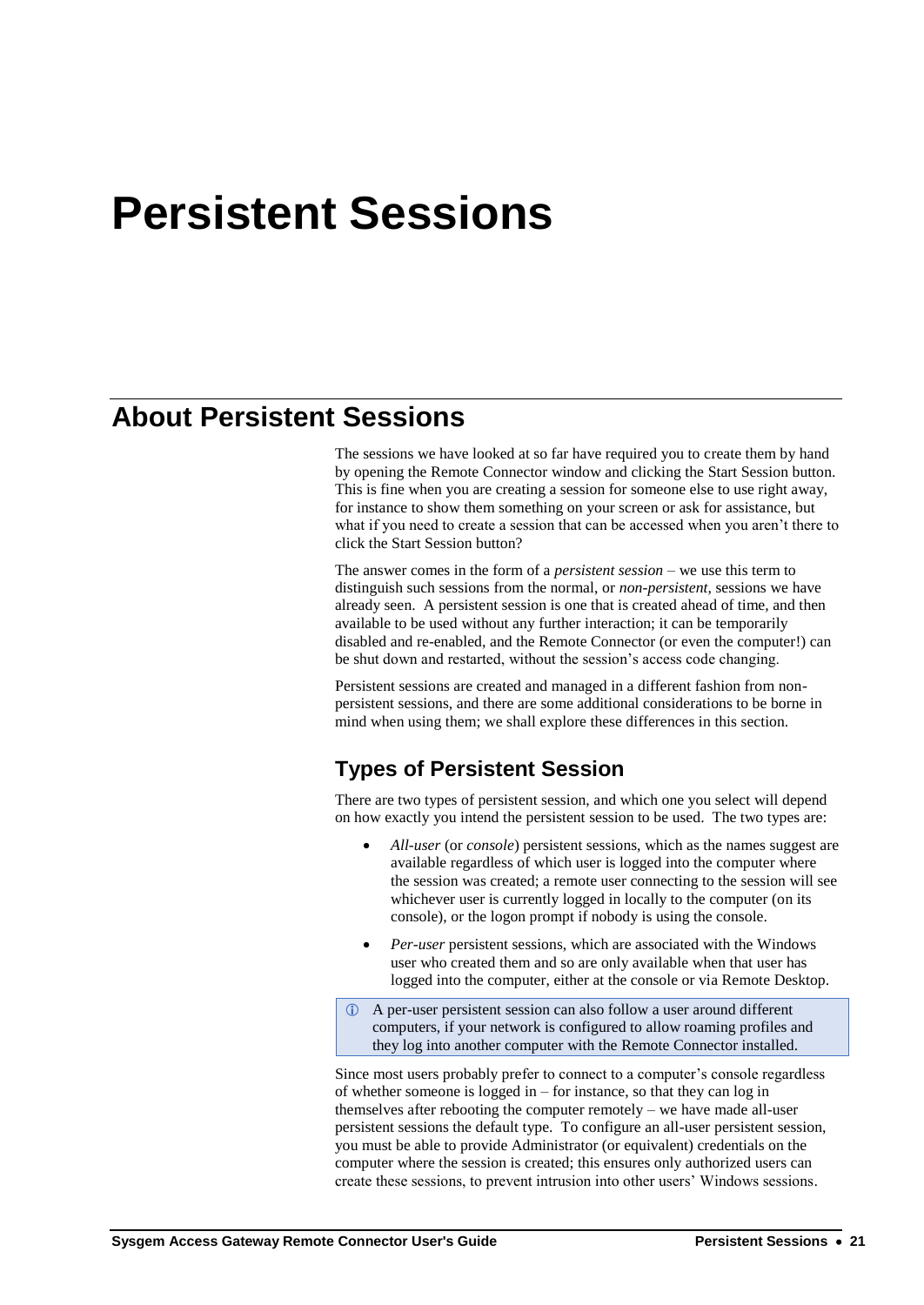As well as the two fundamental types of persistent session, you can also choose whether each session allows multiple viewers or not, in much the same way as we have already seen for non-persistent sessions. A persistent session that allows multiple viewers works in exactly the same way as a similarly-configured non-persistent session – viewers can join or leave the session freely at any time. However, if multiple viewers are not allowed for a persistent session, there is a slight difference in behavior: although only one viewer is allowed to connect to the session at a time, once that viewer disconnects the session is automatically restarted to allow it to be used again. This can be useful for system administrators, for instance, who may not wish their remote control sessions to be interrupted or observed.

## <span id="page-25-0"></span>**When are Persistent Sessions Available?**

As described i[n Types of Persistent Session](#page-24-1) above, the two types of persistent sessiona differ in terms of when they become available for connections.

An all-users persistent session is available whenever the Sysgem Access Gateway Remote Connector service is installed and running on the computer where the persistent session was connected; when the system boots, the Remote Connector will start as a background service and ensure that the persistent session is kept available regardless of which user is logged in on the console. This allows a system administrator, for instance, to always connect to the machine for remote maintenance purposes.

A per-user persistent session is only available when the Windows user who created it has logged in and the Remote Connector has been started in the background. When the Remote Connector is installed, it registers itself to run automatically in the background for every user who logs in, so that any per-user persistent sessions they create can be made available. However, a user can close the background Remote Connector using the popup menu available by rightclicking the Remote Connector's icon in the notification area; in this case, their per-user persistent sessions will not be available until the Remote Connector is restarted manually.

 A per-user persistent session works whether the user has logged in on the computer's console or via Remote Desktop or Terminal Services.

Both types of persistent session can also be temporarily disabled (as described in [Enabling and Disabling Persistent Sessions](#page-29-0) later), although to disable an allusers persistent session you will need to log in to Windows as an Administrator or equivalent user.

# **Creating a Persistent Session**

To create a persistent session, start the Remote Connector and click on the Options button (next to the Start Session button). From the menu that appears, select the Create Persistent Session option:

|                          | Sysgem Access Gateway Remote Connector                                              | ▣<br>$\Box$               |
|--------------------------|-------------------------------------------------------------------------------------|---------------------------|
| File Edit<br><b>Help</b> |                                                                                     |                           |
|                          | Select an Access Gateway:<br>Amalgamated Foo and Bar<br>$\rightarrow$ Start Session | <br>O<br>.                |
|                          |                                                                                     | Allow multiple viewers    |
|                          |                                                                                     | Create persistent session |
| No running sessions.     |                                                                                     |                           |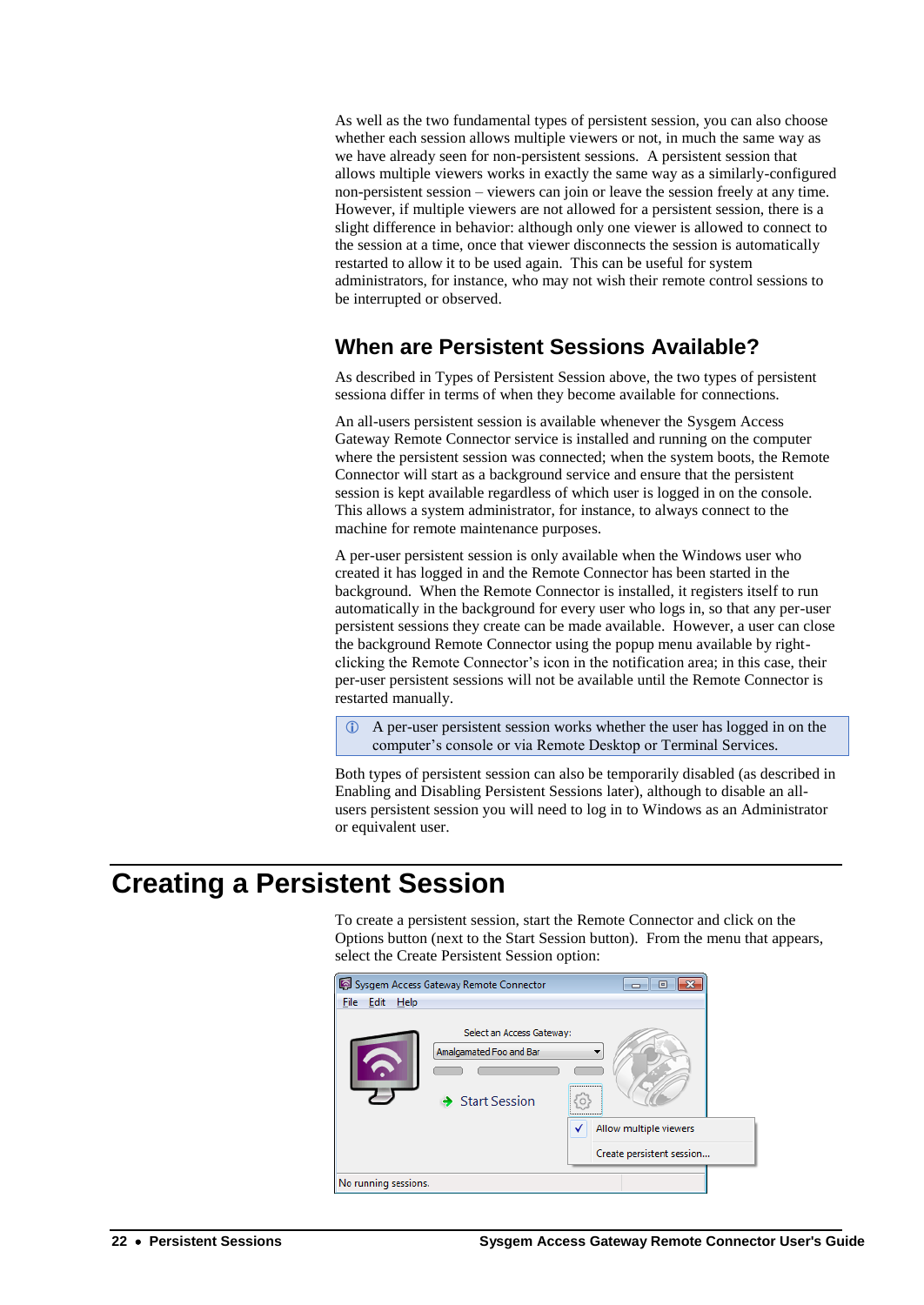The Create New Persistent Session Wizard will appear, showing some introductory text:



Click Next to continue; the wizard will ask you which type of persistent session you would like to create:

| <b>Create Persistent Session</b>                                                                                                                                                                                                                                                                          |  |
|-----------------------------------------------------------------------------------------------------------------------------------------------------------------------------------------------------------------------------------------------------------------------------------------------------------|--|
| Select Persistent Session Type                                                                                                                                                                                                                                                                            |  |
| Select the type of persistent session you wish to create below, and click Next to continue.                                                                                                                                                                                                               |  |
| Create a persistent session associated with my user account<br>This type of persistent session will only be available when you are logged in, either on<br>the console or via Remote Desktop.                                                                                                             |  |
| • Create a persistent session associated with this computer<br>This type of persistent session allows access to the physical display attached to this<br>computer, even if nobody (or somebody else) is logged in.<br>You will need to provide administrative credentials to create this type of session. |  |
| Next<br>Cancel                                                                                                                                                                                                                                                                                            |  |

The wizard warns you if you will be required to provide Administrator (or equivalent) credentials to create an all-users persistent session; if you do not have these credentials, you can only successfully create a per-user session.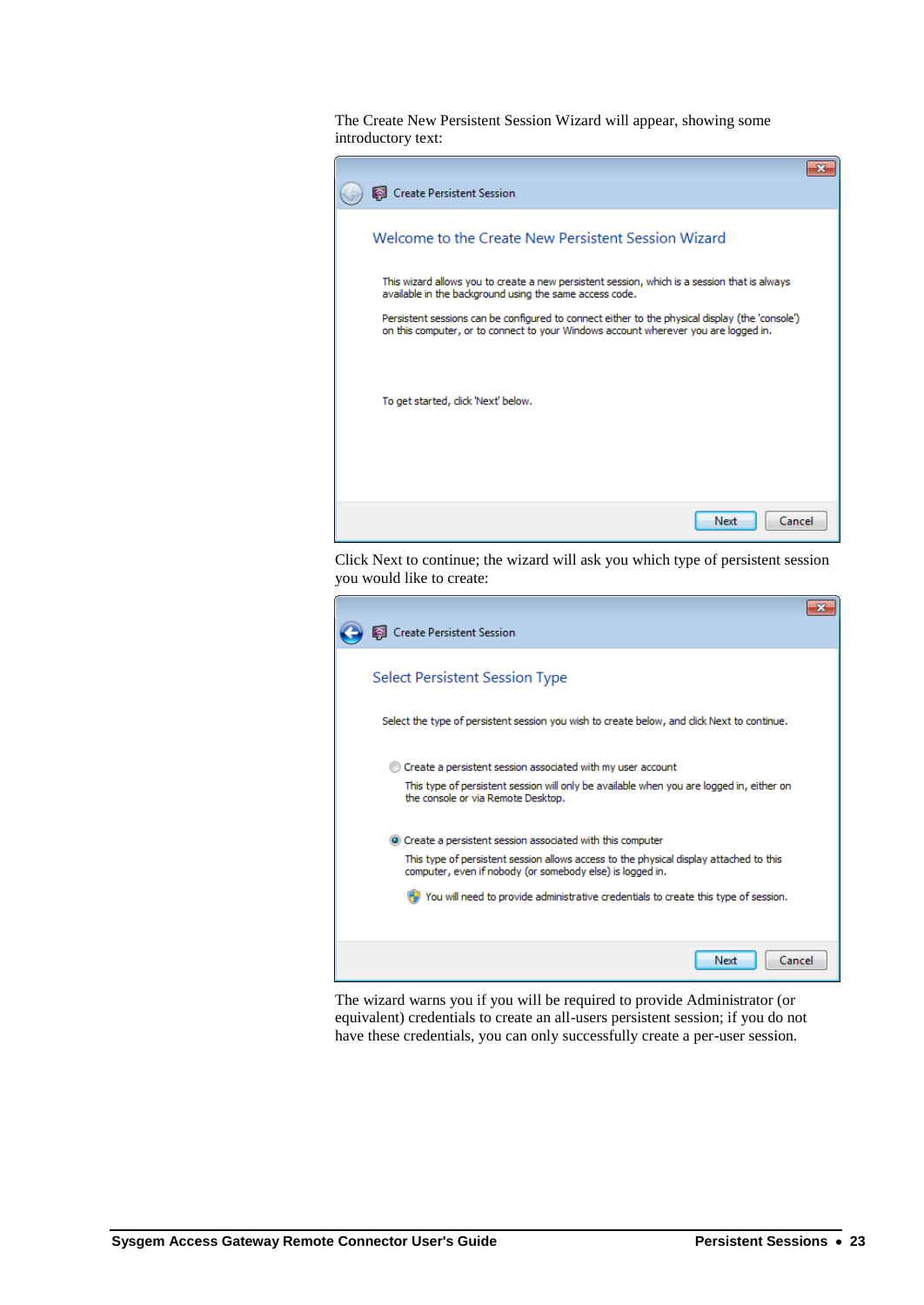Select the type of session to create, and click Next; the wizard asks you to specify the details of the new session:

| <b>Create Persistent Session</b><br><b>Select Persistent Session Details</b>                                                              |
|-------------------------------------------------------------------------------------------------------------------------------------------|
|                                                                                                                                           |
|                                                                                                                                           |
| Enter a name for the new persistent session below, and select the Access Gateway through<br>which you wish to make the session available. |
| Session name:                                                                                                                             |
| Allow multiple viewers to connect to this session simultaneously                                                                          |
| <b>Access Gateway:</b><br>Amalgamated Foo and Bar                                                                                         |
| This type of persistent session can only be created using an Access<br>Gateway registration that is available to all users.               |
| Next<br>Cancel                                                                                                                            |

Here you can specify a descriptive name for the session, to allow you (or the Access Gateway administrator) to identify it in the list of persistent sessions; you can also choose whether the session should allow multiple users at once, as described in [Types of Persistent Session](#page-24-1) above.

You also need to choose through which Access Gateway this session should be made available. If you have only registered with one Access Gateway you can just click Next, but otherwise you should ensure the correct Access Gateway is selected before proceeding.

 If you are creating an all-users persistent session, you can only select from Access Gateway registrations that are also available to all users. This is because the session needs to be made available via an Access Gateway even when no particular user is logged in.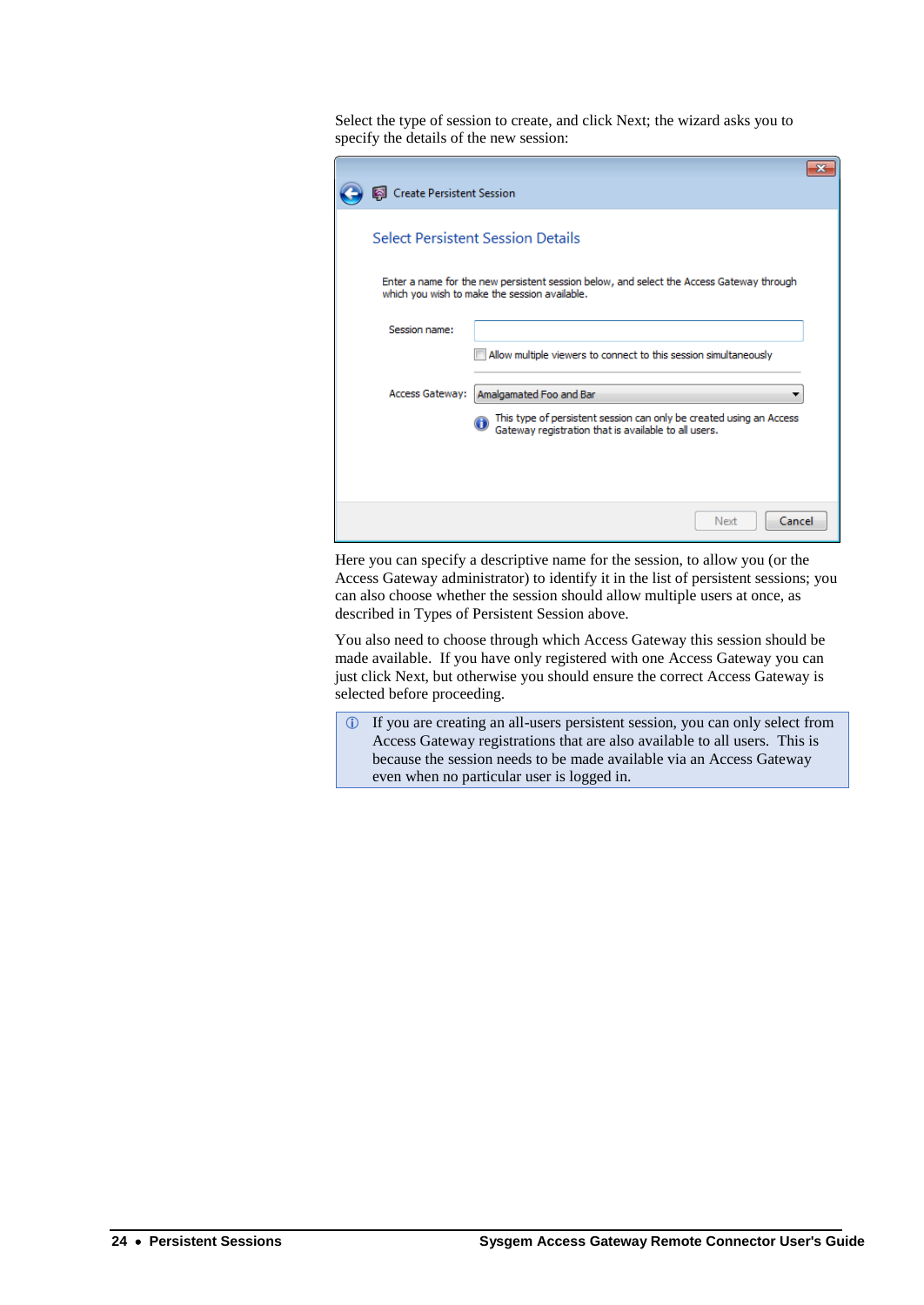When you are happy with the settings on this page, click Next to create the session. The Remote Connector will connect to the selected Access Gateway and create the new persistent session, then give you the associated access code:

| <b>Create Persistent Session</b> |                                                                                         |  |
|----------------------------------|-----------------------------------------------------------------------------------------|--|
| Save New Persistent Session      |                                                                                         |  |
| Connector is running.            | Your new persistent session has been created, and will be available whenever the Remote |  |
|                                  | The access code for your new session is shown below.                                    |  |
| Access code:                     | 1758 390 710                                                                            |  |
|                                  |                                                                                         |  |
|                                  |                                                                                         |  |
|                                  | <b>D</b> Finish<br>Cancel                                                               |  |

Click Finish to save the persistent session; it will be made available immediately, unless the Remote Connector warns you otherwise (for instance, if the required service is not running when you have created an all-users persistent session).

# **Managing Existing Persistent Sessions**

Once a persistent session has been created, it can be managed using the Persistent Sessions tab of the Remote Connector's Options dialog. This dialog, available through the Edit menu, allows you to check on the status of your persistent sessions, as well as enable, disable, rename or delete them as required.

 You will need Administrator (or equivalent) permissions to manage allusers persistent sessions.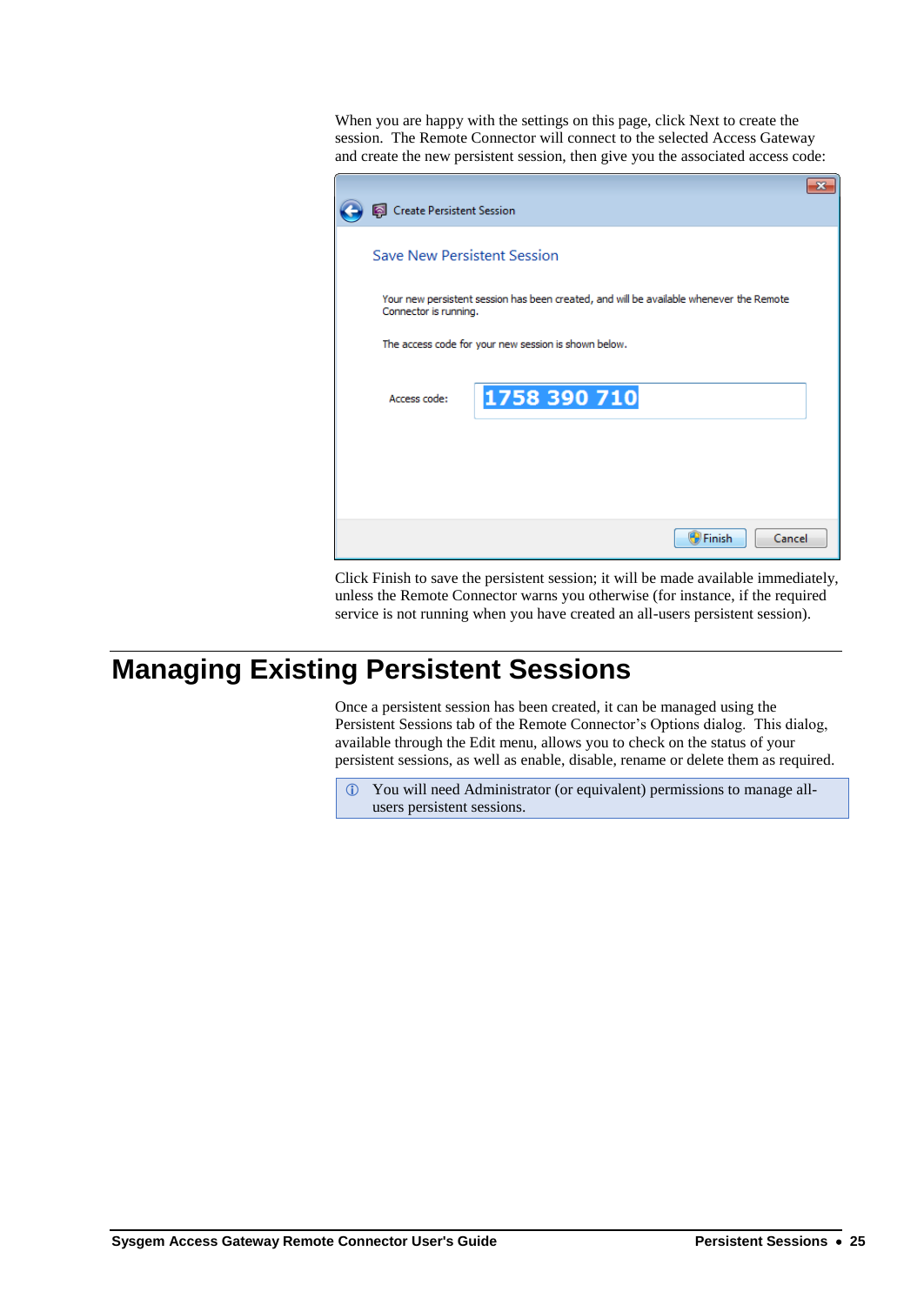### **Checking the Status of a Persistent Session**

<span id="page-29-1"></span>After opening the Options dialog and selecting the Persistent Sessions tab, a list of current persistent sessions is displayed, containing both the all-users sessions for this computer and your own per-user sessions:

| Remote Connector Options<br>$\mathbf{x}$                                                                                                 |              |              |                                |                             |  |  |  |
|------------------------------------------------------------------------------------------------------------------------------------------|--------------|--------------|--------------------------------|-----------------------------|--|--|--|
| <b>Persistent Sessions</b><br><b>Preferences</b><br><b>Access Gateways</b>                                                               |              |              |                                |                             |  |  |  |
| These are the persistent sessions configured on this computer.<br>You can enable or disable your personal sessions using the checkboxes. |              |              |                                |                             |  |  |  |
| <b>Session Name</b>                                                                                                                      | Access Code  | Status       | Gateway                        | For                         |  |  |  |
| V SysMan tutorial sessions<br>Test Workstation Console 1758 390 710                                                                      | 6453 122 254 | Idle<br>Idle | Amalgamated F<br>Amalgamated F | Just Me<br><b>All Users</b> |  |  |  |
| Delete<br>New                                                                                                                            |              |              |                                | <b>Details</b>              |  |  |  |
|                                                                                                                                          |              |              | OK                             | Cancel                      |  |  |  |

The list shows the session name and access code, as well as the name of the associated Access Gateway registration and whether each session is available to all users or just yourself. In addition, a status column gives you a simple overview of the status of each session:

- Idle the session is currently being made available, but no viewers are connected
- In use the session is currently being made available and one or more viewers are connected
- Finished the session is not configured to allow multiple viewers, and a viewer has just disconnected; the session will be restarted and become Idle shortly
- Disabled the session has been disabled temporarily (see below)
- Error the session is not being made available due to a temporary error
- Inactive the session is not being made available because the required service or background process is not running
- $\bullet$  Invalid the session is not being made available due to a permanent error, and as a result will not be able to be restarted in the future

 The most common reason for a session to become Invalid is that the Access Gateway administrator has deleted the persistent session remotely.

To obtain additional details on a session, such as an error message (if appropriate) or when the status was last updated, select the session in the list and click the Details button.

### <span id="page-29-0"></span>**Enabling and Disabling Persistent Sessions**

Persistent sessions can be enabled or disabled from the same list as just seen under [Checking the Status of a Persistent Session.](#page-29-1) A session is enabled if the checkbox next to it is ticked – clearing the tick from the box will disable the session after you click OK to close the Options dialog. To re-enable a session, simply tick the box again.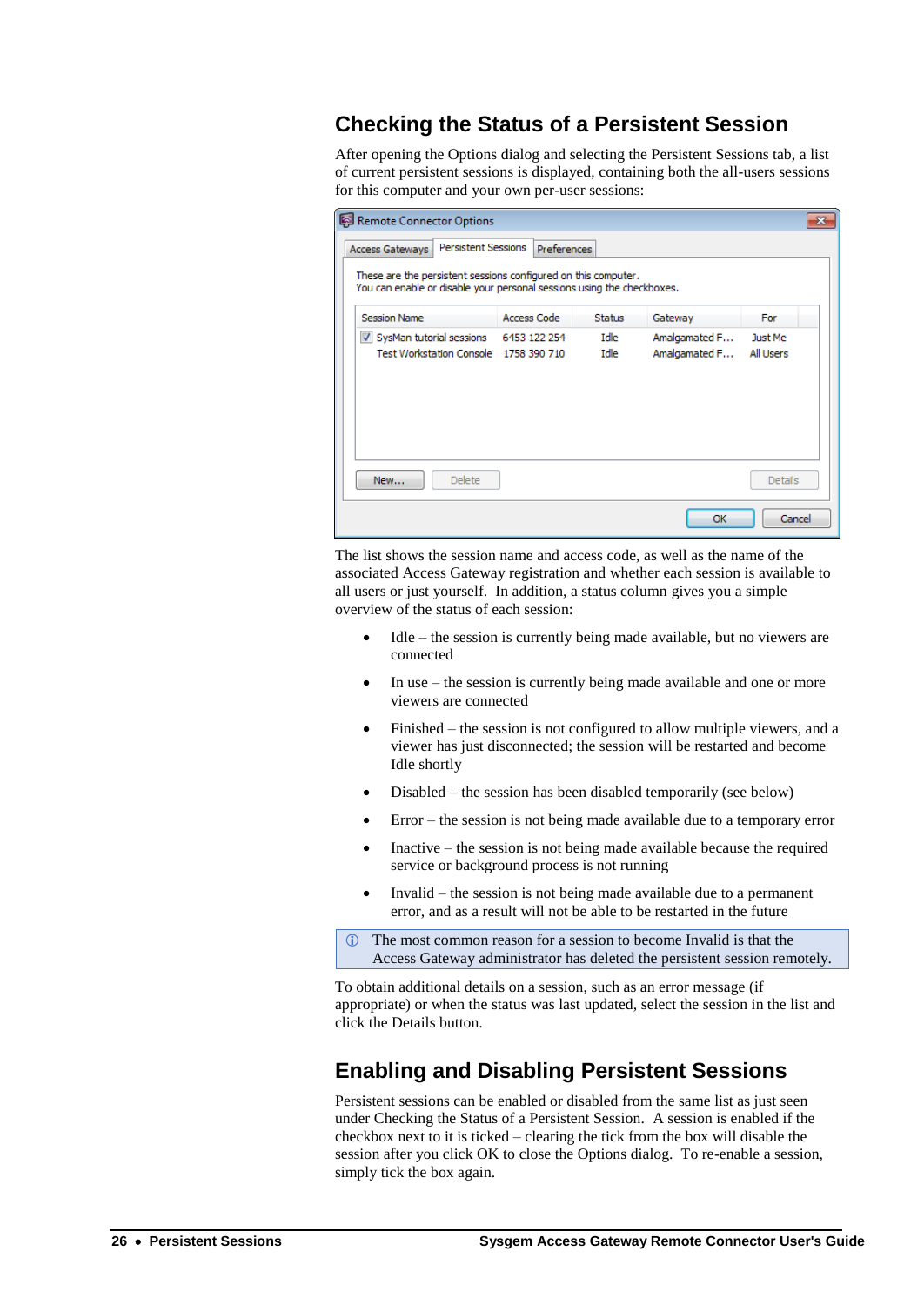You can only enable or disable an all-users persistent session if you are logged in or started the Remote Connector as an Administrator (or equivalent) user; if the checkboxes do not appear next to such a session, close the Remote Connector and restart it using the 'Run as administrator' or 'Run as different user' options found by right-clicking the Remote Connector icon on the desktop or in the Start menu or screen.

## **Renaming a Persistent Session**

To rename a persistent session, locate it in the persistent session list (as seen under [Checking the Status of a Persistent Session\)](#page-29-1) and double-click on it. You can then type a new name and press Enter to save it; the session will be renamed when you click OK to dismiss the Options dialog box.

 You will be prompted to elevate to an Administrator (or equivalent) user when you close the dialog box after changing the name of an all-users persistent session.

## **Deleting a Persistent Session**

To delete a persistent session, select it in the persistent session list (as seen under [Checking the Status of a Persistent Session\)](#page-29-1) and click the Delete button. The Remote Connector will prompt you to confirm that you wish to delete the selected session or sessions; once you confirm this prompt the session will be removed from the list.

The session will be terminated (if currently running) and deleted with no further confirmations once you click OK to dismiss the dialog box. Once a session has been deleted, it cannot be restored – you will need to create a new session with a new access code if you later change your mind!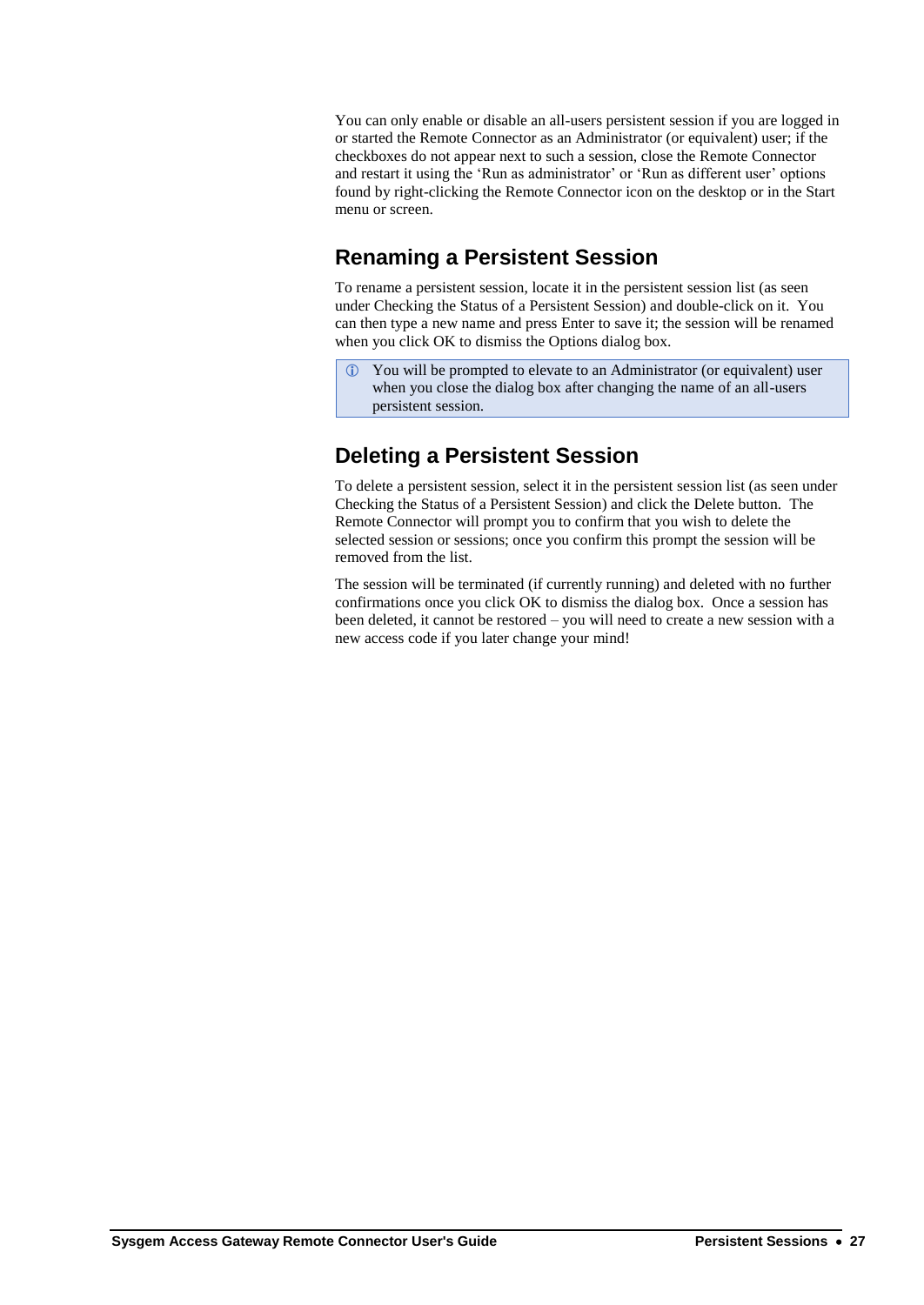Notes: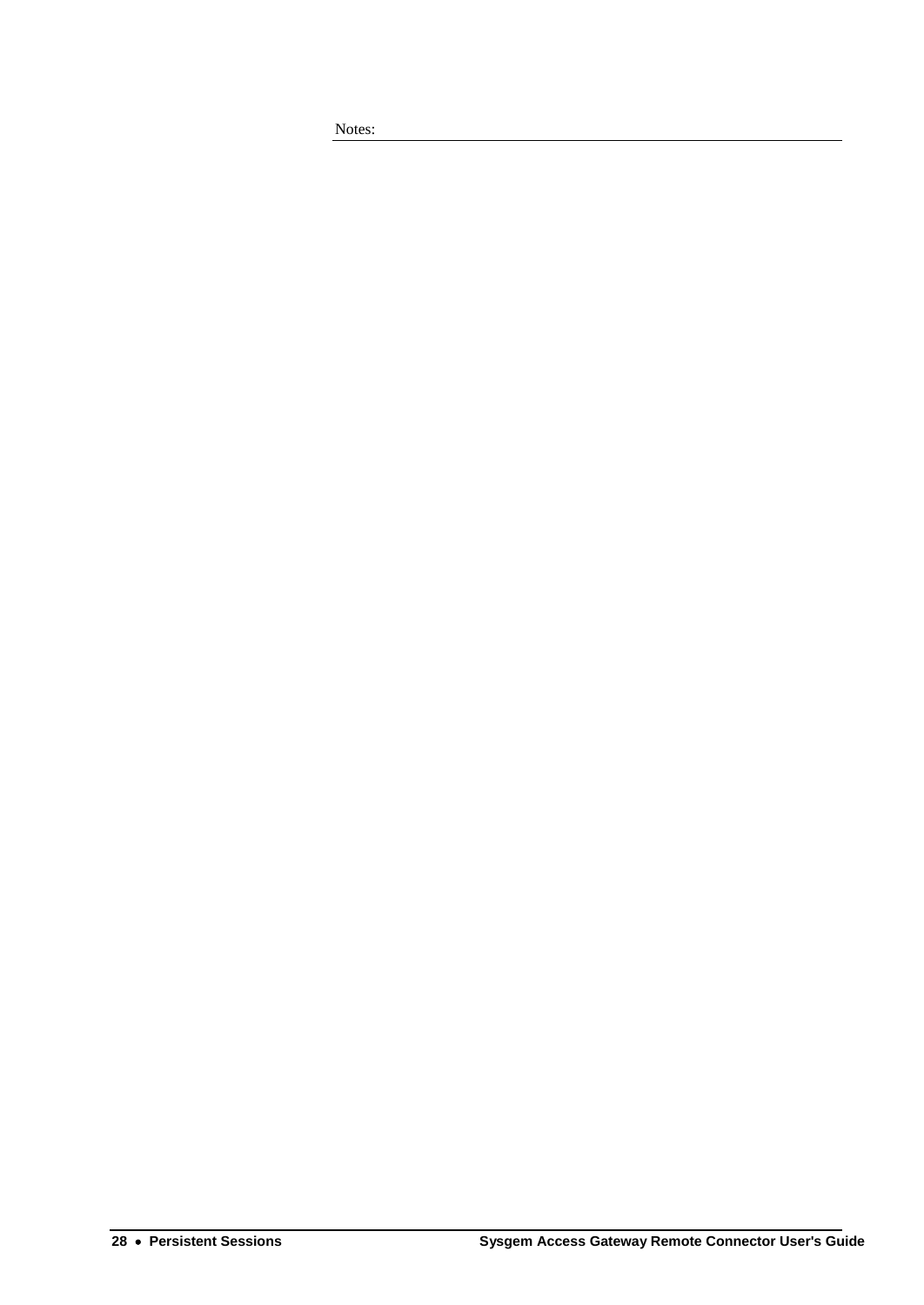# **Access Gateway Registrations**

# **About Access Gateway Registrations**

In order to connect to an Access Gateway, the Remote Connector requires several pieces of information – mainly the address of the Access Gateway server along with a suitable account name and password. These details are collected together into an Access Gateway *registration*, allowing you to easily select the Access Gateway you wish to connect to.

Every (Windows) user of the computer has their own private set of registrations, as well as a shared set that is made available to all users.

 Only all-users Access Gateway registrations can be used to create all-users persistent sessions; apart from this restriction, all-users and per-user registrations behave identically.

## <span id="page-32-0"></span>**Working with Multiple Access Gateways**

When the Remote Connector is not connected to an Access Gateway (that is, before the Start Session button has been clicked), a list appears above the connection status indicators allowing you to select which Access Gateway should be used when the next session is started:

|                      | Sysgem Access Gateway Remote Connector                                                                                                                     | 同 |
|----------------------|------------------------------------------------------------------------------------------------------------------------------------------------------------|---|
| File Edit<br>Help    |                                                                                                                                                            |   |
|                      | Select an Access Gateway:<br>Amalgamated Foo and Bar<br>Amalgamated Foo and Bar<br><b>Public Demonstrations</b><br>Manage Access Gateways<br>Start Session |   |
| No running sessions. |                                                                                                                                                            |   |

Switching between Access Gateways is as simple as changing the selection in this list. The default selection can be configured in the Options dialog box, as described in the following section.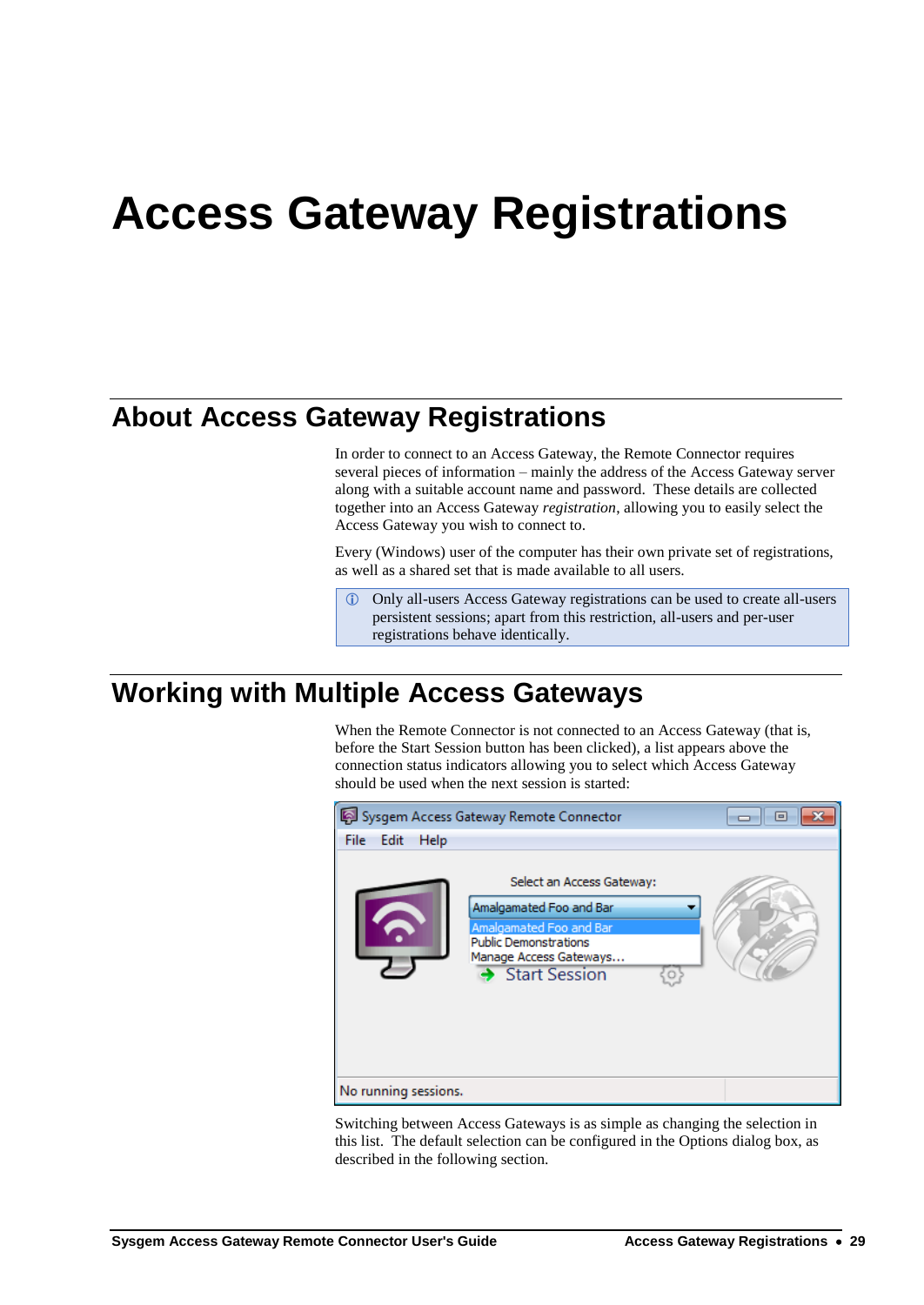You will also find that a similar list of Gateway registrations is shown in the Create New Persistent Session wizard; this allows you to select the Access Gateway through which a persistent session should be made available. Again, simply select the correct registration from the list before creating the session.

 Note that a persistent session is associated with the Access Gateway on which it was created; you cannot move it to a different Access Gateway later, so make sure you select the correct registration in the wizard!

# **Managing Access Gateway Registrations**

The Remote Connector's list of Access Gateway registrations can be managed by selecting the Manage Access Gateways… option from the drop-down list in the main Remote Connector window; this will display the Access Gateways tab of the Options dialog:

| Remote Connector Options     |                                                     |                    |                |             | $\mathbf{x}$ |
|------------------------------|-----------------------------------------------------|--------------------|----------------|-------------|--------------|
| Access Gateways              | Persistent Sessions                                 | <b>Preferences</b> |                |             |              |
|                              | These are the currently registered Access Gateways. |                    |                |             |              |
| Gateway Name                 |                                                     |                    | <b>Address</b> | Account     | For          |
| Amalgamated Foo and Bar      |                                                     |                    | srv-gateway    | System      | All Users    |
| <b>Public Demonstrations</b> |                                                     |                    | srv-gateway    | Users       | Just Me      |
| Add                          | <b>Delete</b>                                       |                    |                | Set Default | Show Details |
|                              |                                                     |                    |                | OK          | Cancel       |

This dialog can also be opened using the Options item on the Edit menu.

The list shows both personal (per-user) and shared (all-users) registrations; however, Administrator permissions (or equivalent) are required to make any changes to the shared registrations. You may be prompted to elevate with suitable credentials if required.

 Any changes you make to the Access Gateway registrations will take effect immediately; cancelling the dialog box will not restore your original settings or registrations!

The default registration – the Access Gateway that will be selected each time the Remote Connector window is opened – is highlighted in bold. To change the default registration, select the desired Gateway in the list and click the Set Default button.

The Show Details button allows you to perform a test connection to the selected Access Gateway; after pressing the button, the Remote Connector connects to the Access Gateway and displays its official name, along with any contact details or additional information that has been configured. If the connection fails, you will instead receive an error message describing the problem.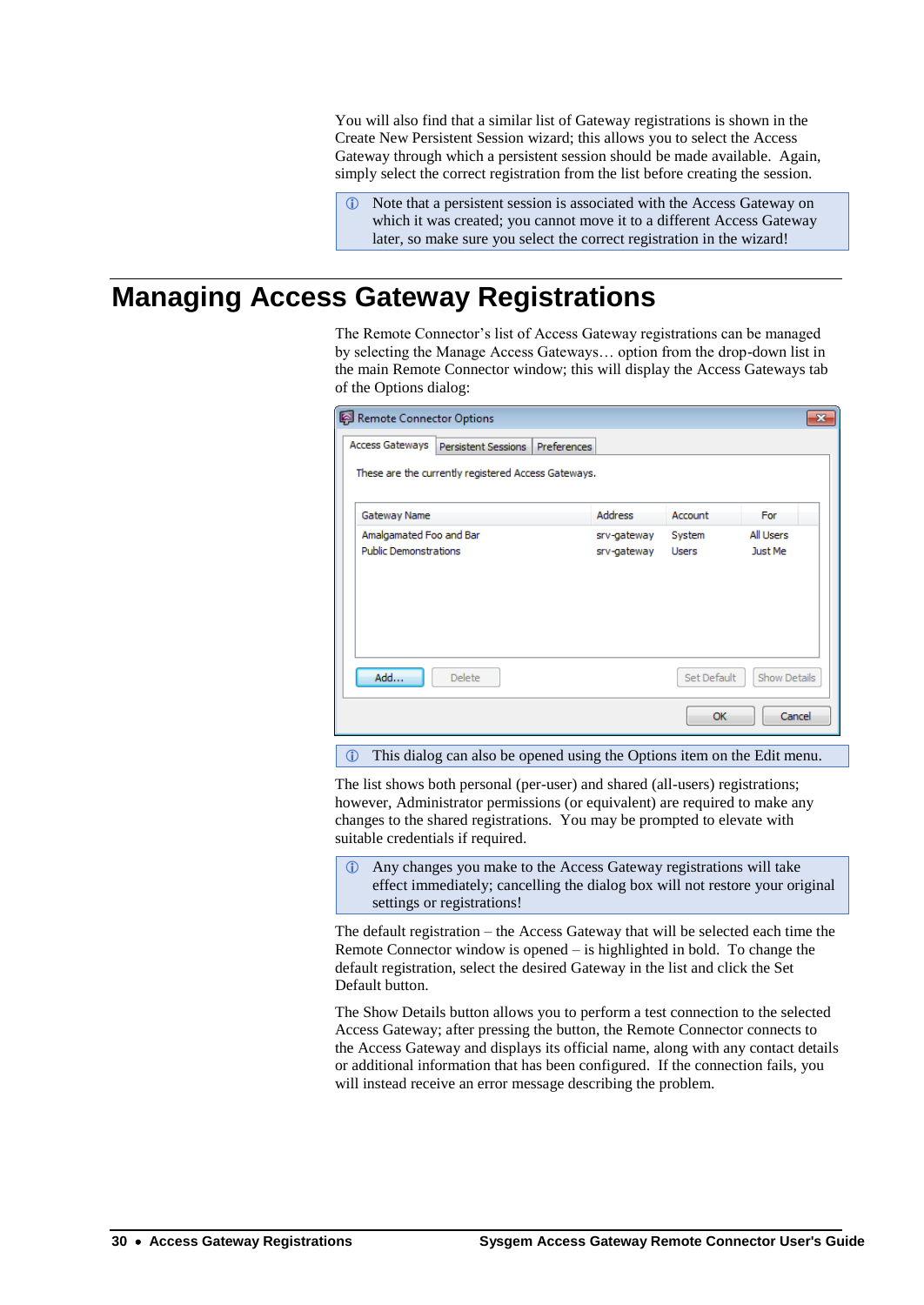## **Registering with a New Access Gateway**

To create a new Access Gateway registration, click the Add button below the list. The Add Access Gateway Registration wizard will appear, as we have already seen when we first started the Remote Connector; follow the wizard's prompts, as described earlier in the [Initial Registration](#page-10-0) section.

## **Deleting an Access Gateway Registration**

To delete an Access Gateway registration, select it in the list and click the Delete button; the selected registrations will be deleted immediately.

## **Changing an Access Gateway Registration**

It is not possible to change the details associated with an Access Gateway registration once it has been created; should this be necessary at any point, please delete the existing registration and then create a new one, as described above.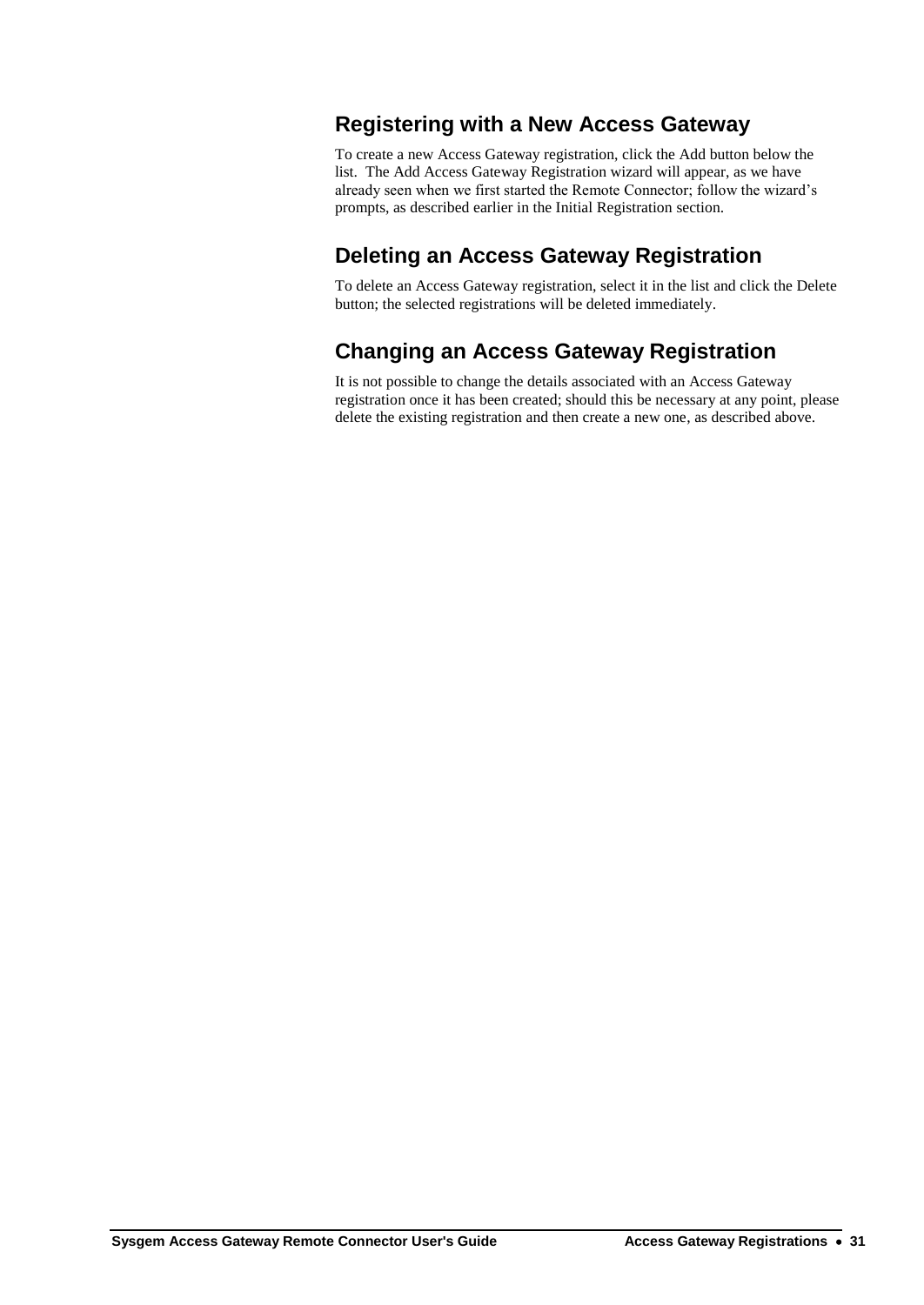Notes: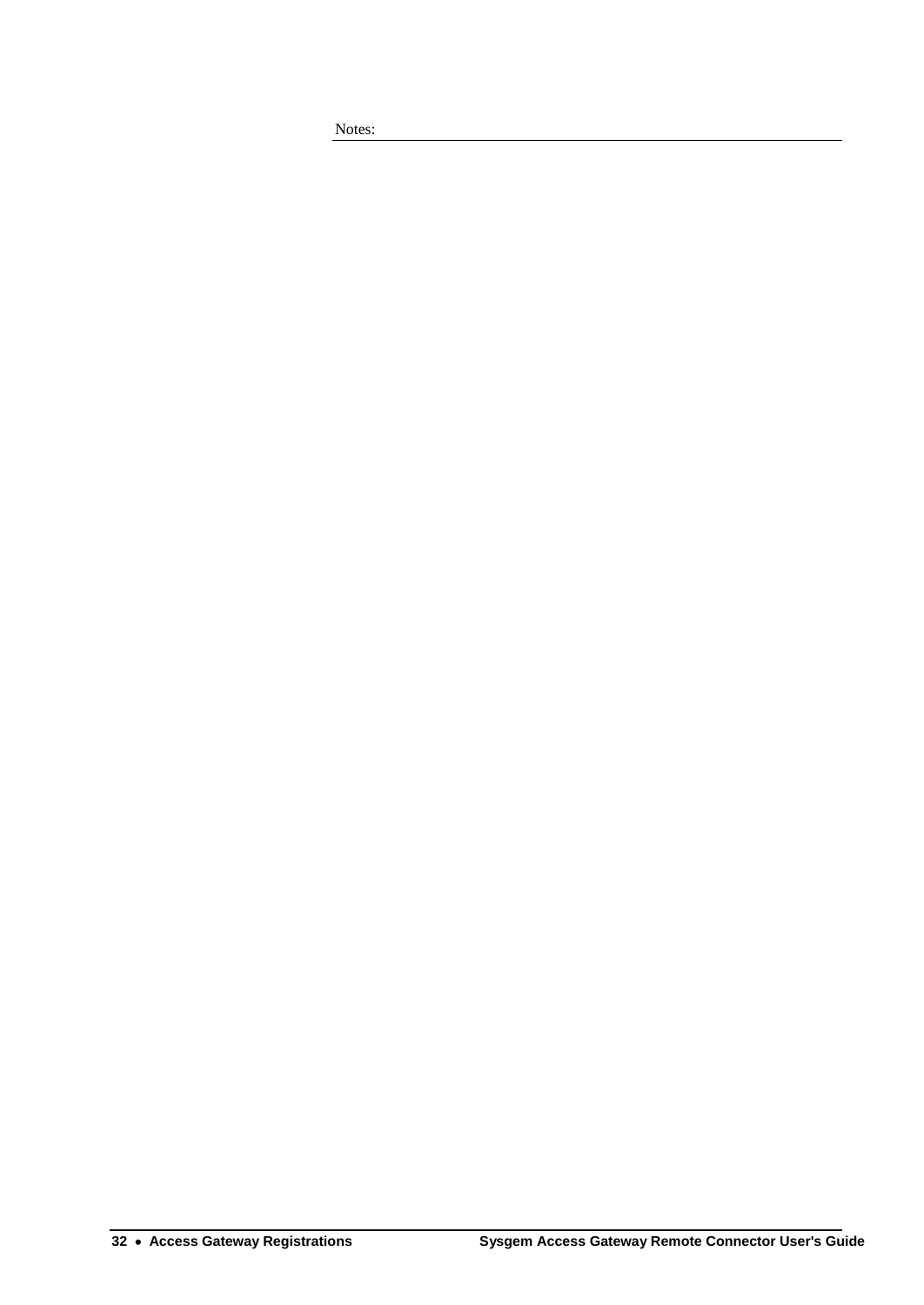# <span id="page-36-0"></span>**The One-Click Connector**

# **What is the One-Click Connector?**

A One-Click Connector package is a small, self-contained application package provided by your Access Gateway administrator, which is configured to automatically connect to an Access Gateway and create a session.

The One-Click Connector does not need to be installed, and does not leave any files or components on your computer once the session has finished and the Remote Connector window has been closed.

However, because of this, the One-Click Connector cannot be used to configure persistent sessions or to connect to different Access Gateways.

# **Using the One-Click Connector**

The One-Click Connector is started by simply running the package, for instance after downloading it from your support website. The package will prepare itself before displaying the Remote Connector and automatically creating a session, as if you had selected the appropriate Access Gateway and clicked the Start Session button yourself. When you are finished with your Access Gateway session, simply close the Remote Connector window.

Most of the features of the Remote Connector window are available in the same way as they would be for a full Remote Connector installation; please see the Basic Remote [Connector Features](#page-20-0) section for details of this window. However, you will not be able to create a persistent session, and the Options dialog box will not allow you to view or modify any persistent sessions or Access Gateway registrations.

 Any changes you make to the Preferences settings in the Options dialog box will be saved for future use, and will also affect any Remote Connector installation on your computer.

## **Privileged Applications and the One-Click Connector**

As part of the security features included in Windows, the remote user connected to a One-Click Connector session may have difficulties interacting with some applications that are running with elevated permissions (such as Control Panel applets or applications that trigger a UAC elevation prompt when started).

This is due to a feature called User Interface Privilege Isolation, or UIPI, which prevents applications started by a normal user from communicating with applications running at a higher privilege level. In this situation, the One-Click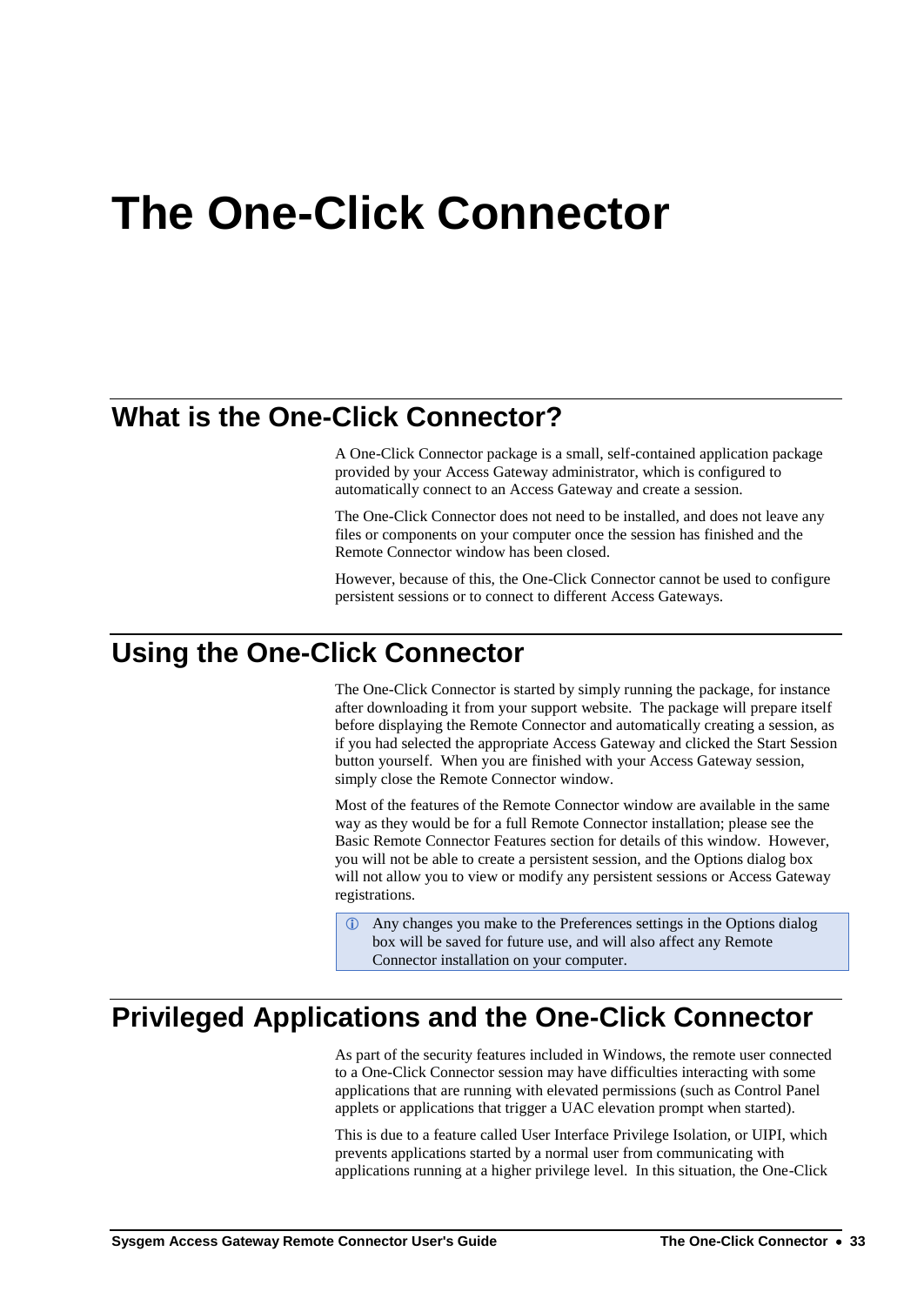Connector may be able to display the contents of such application windows, but the remote user will find the window appears to be 'frozen' and not reacting to their input. If the One-Click Connector detects that UIPI is in effect and might prevent the remote user from working with privileged applications, a warning message will be displayed at the bottom of the One-Click Connector window:



## **Installing Support Files to Allow Interaction**

Windows does provide a mechanism that allows certain classes of program (such as remote control utilities) to interact with privileged applications despite UIPI, but in order to preserve the security of the system this mechanism only applies to programs that have been installed by an Administrator user – such as the full Remote Connector package. Since the One-Click Connector is not installed on the computer where a session is started, it cannot use this mechanism unless the Remote Connector has also been installed on the same computer.

 If the Remote Connector has been installed on the computer where a One-Click Connector is started, it will be used automatically and the warning message will not appear in the One-Click Connector window.

However, the One-Click Connector can also optionally install a small set of support files on the computer where it is running; once this is done, Windows will allow it to make use of the same mechanism to allow the remote user full access to privileged applications. This option is available after clicking the 'more information' link in the warning message at the bottom of the One-Click Connector window:



Clicking the Install button in this dialog box will display a UAC prompt; once permission has been granted (and appropriate Administrator credentials have been provided, if required), the support files will be installed and the One-Click Connector will make use of them automatically. Once the support files have been installed and are in use, the warning message will disappear from the bottom of the One-Click Connector window.

 If one or more remote users are already connected to the One-Click Connector session, the support files will only be used after all users have disconnected. This avoids disconnecting users in the middle of a session.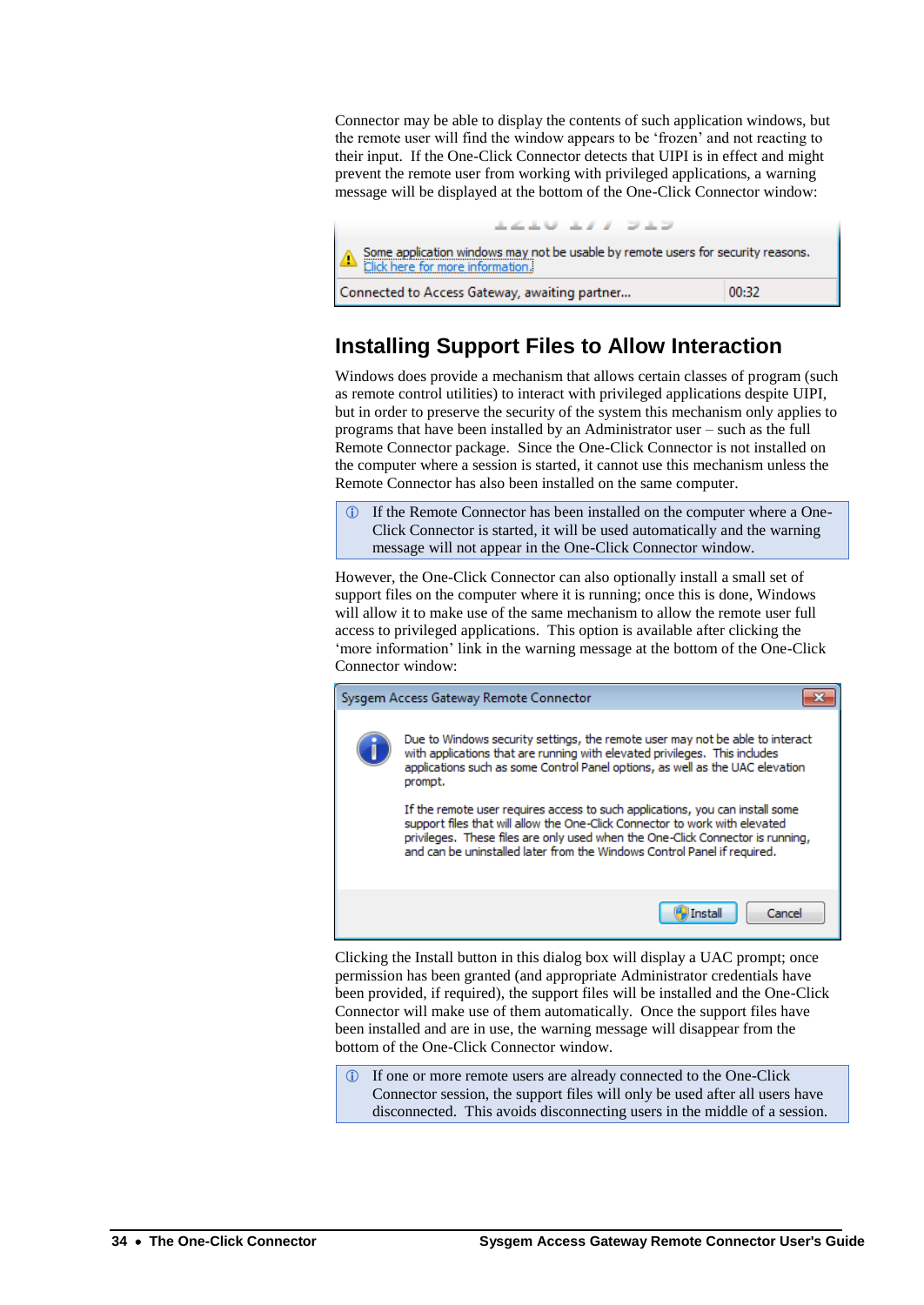## **Upgrading the Support Files**

If the installed support files are from an older version of the One-Click Connector, they may need to be updated before they can be used. In this case, the security warning prompt will appear in the same manner as above; simply follow the prompts to install the files as normal and they will be upgraded to the correct version.

## **Uninstalling the Support Files**

The support files installed by the One-Click Connector are small, and are not used except when a One-Click Connector is running; they do not need to run at startup or in the background. However, if it is desired to remove the support files for any reason, this can be done using the standard Uninstall option in the 'Add or remove programs' section of the Windows Control Panel.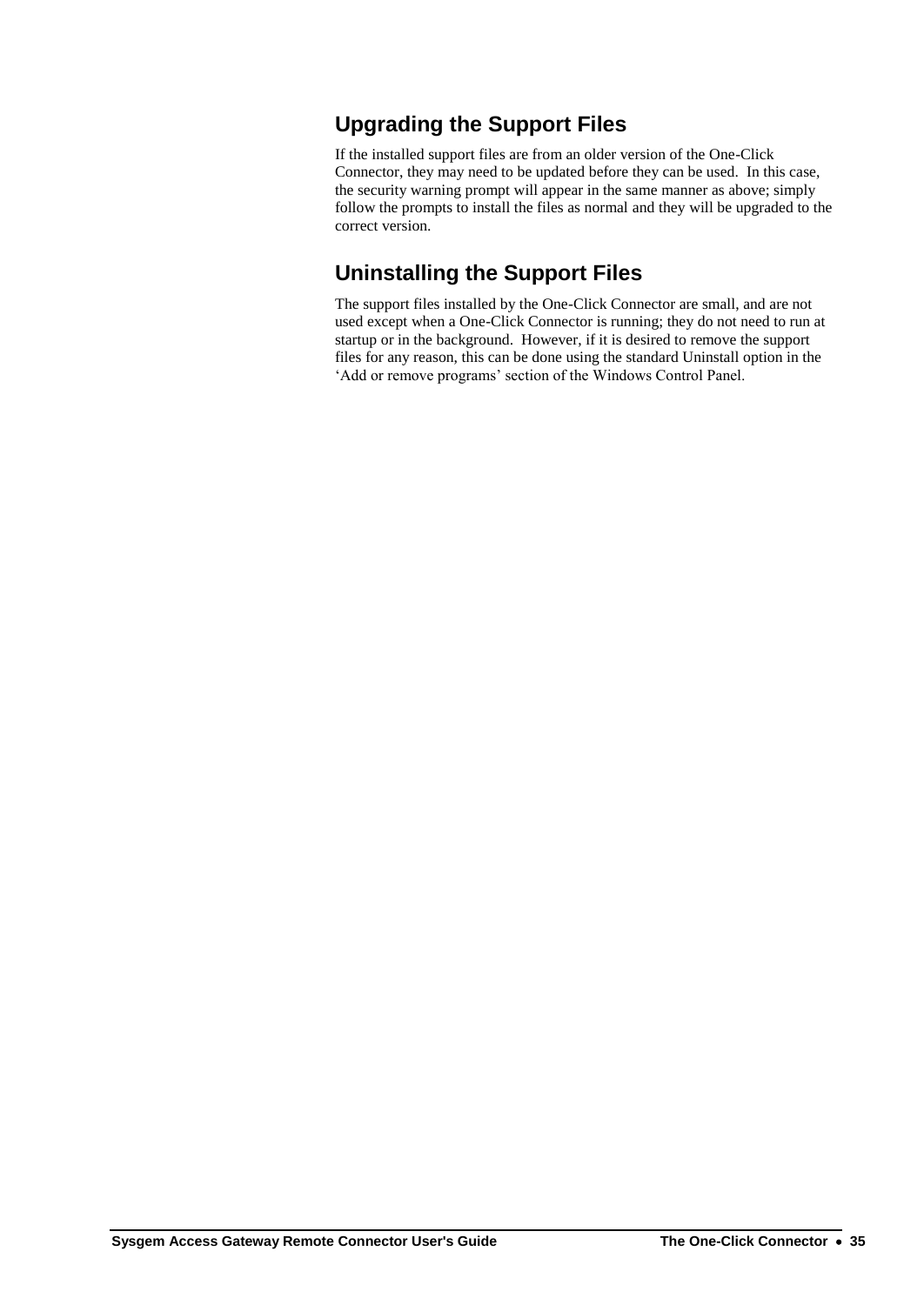Notes: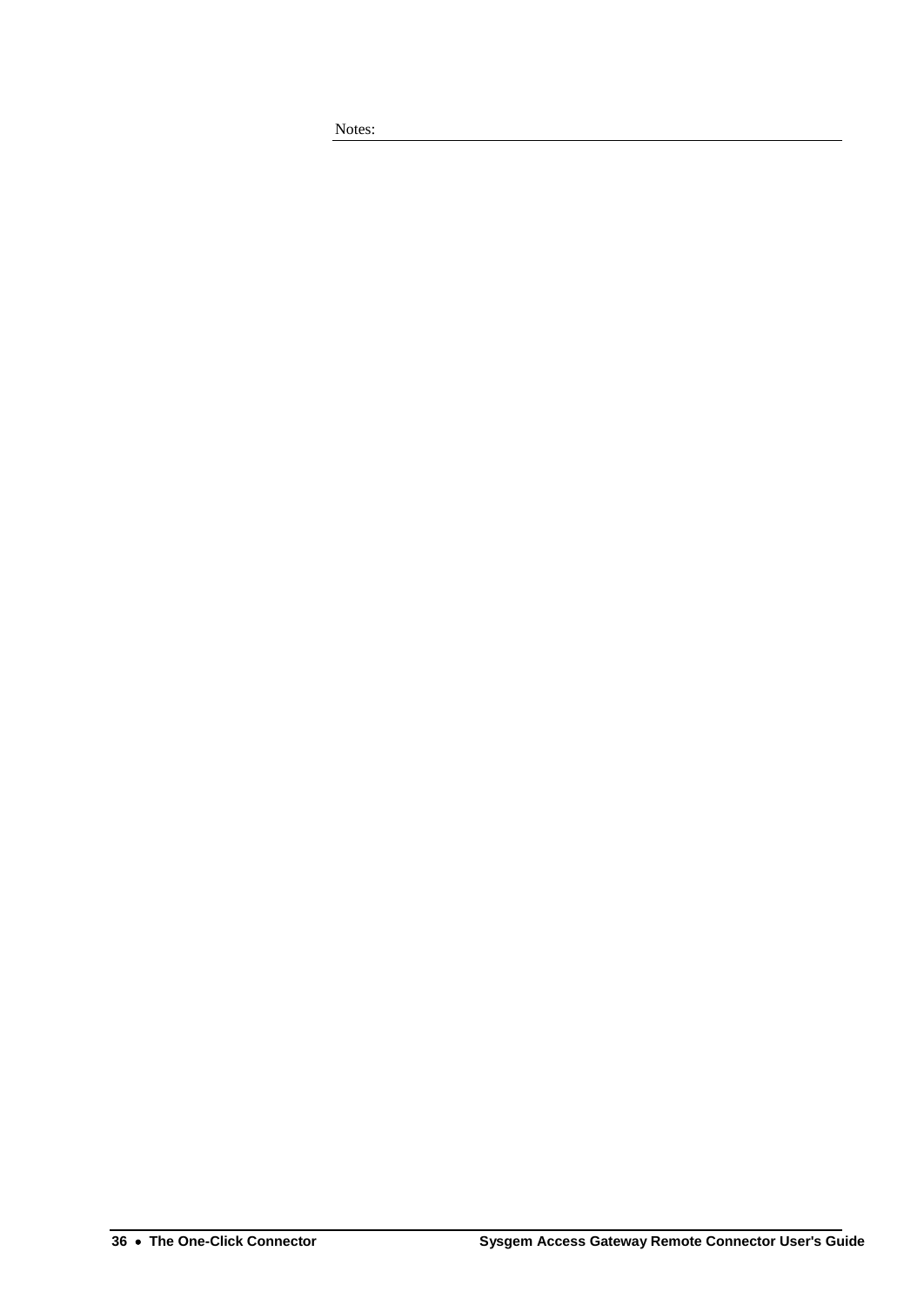# **Glossary of Terms**

#### **access code**

A short code used to identify and connect to an Access Gateway session.

#### **Access Gateway account**

A name and password used to connect to an Access Gateway server.

#### **Access Gateway client**

The software used to connect to an Access Gateway session and view or control the remote user's screen. Included with and installed as an integral part of all SysMan products.

#### **Access Gateway Management Tools**

The software used to configure and manage an Access Gateway server. Included with and installed as an integral part of all SysMan products.

### **Access Gateway registration**

The configuration information required to connect to a given Access Gateway, given a friendly name for reference and stored within the Remote Connector, Access Gateway client and Management Tools.

### **Access Gateway Registration file**

A file containing all the details required to connect a Remote Connector or Access Gateway client to an Access Gateway server.

### **Access Gateway Remote Connector**

The software used to create Access Gateway sessions and allow remote users to view or control your screen.

### **Access Gateway server**

The central software component of the Access Gateway. Installed on a central server that is accessible to all other Access Gateway users, the Access Gateway server provides communication facilities for the Access Gateway Remote Connector and client components.

### **Access Gateway session**

An individual remote control session, established by a user running the Access Gateway Remote Connector and identified with a short access code.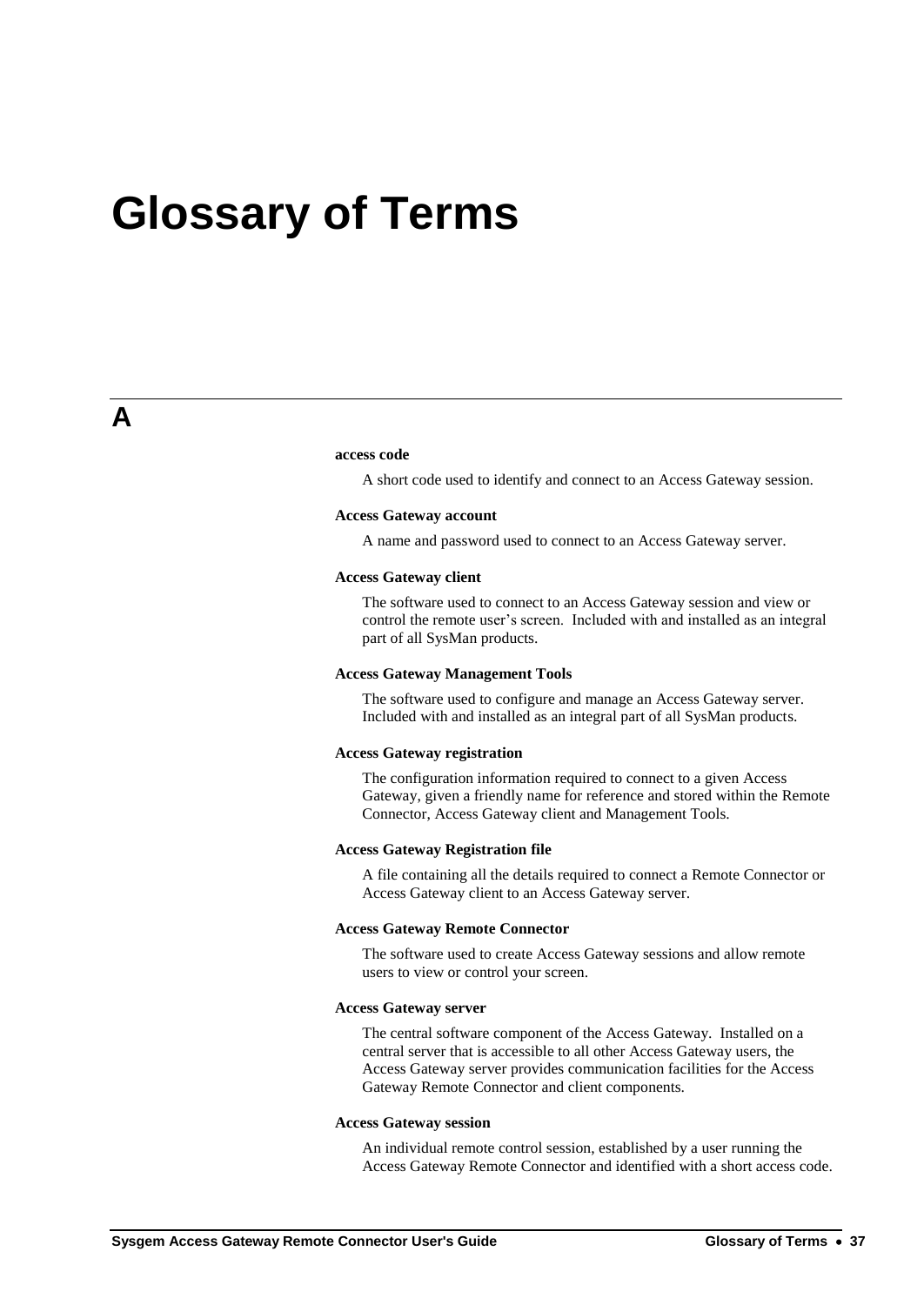### **account isolation**

A feature of the Access Gateway server, allowing the administrator to individually control which Access Gateway accounts are allowed to connect to sessions created by other accounts *(see* basic permissions *and* advanced permissions*.)*

### **advanced permissions**

The additional access permissions and restrictions that take effect when account isolation has been enabled; advanced permissions consist of a list of Access Gateway accounts that can view a given account's sessions, and *vice versa*. *(See* account isolation *and* basic permissions*.)*

**B**

**C**

### **basic permissions**

The set of access permissions associated with every Access Gateway account, whether account isolation has been enabled or not; basic permissions control whether an account can be used for connections from the Remote Connector and/or the Access Gateway client.

#### **channel**

A connection between a viewer and a session; the Access Gateway is licensed based on maximum concurrent open channels. Each individual viewer of a session counts as using one channel, but a session with no connected viewers does not count towards the number of licensed channels.

### **multiuser session**

A type of Access Gateway session that allows multiple viewers to connect to it simultaneously. Users may connect and disconnect freely until the session is closed.

### **N**

**M**

#### **non-persistent session**

A type of Access Gateway session that is created interactively by a user using the Remote Connector. A non-persistent session can only be used until the user closes the Remote Connector.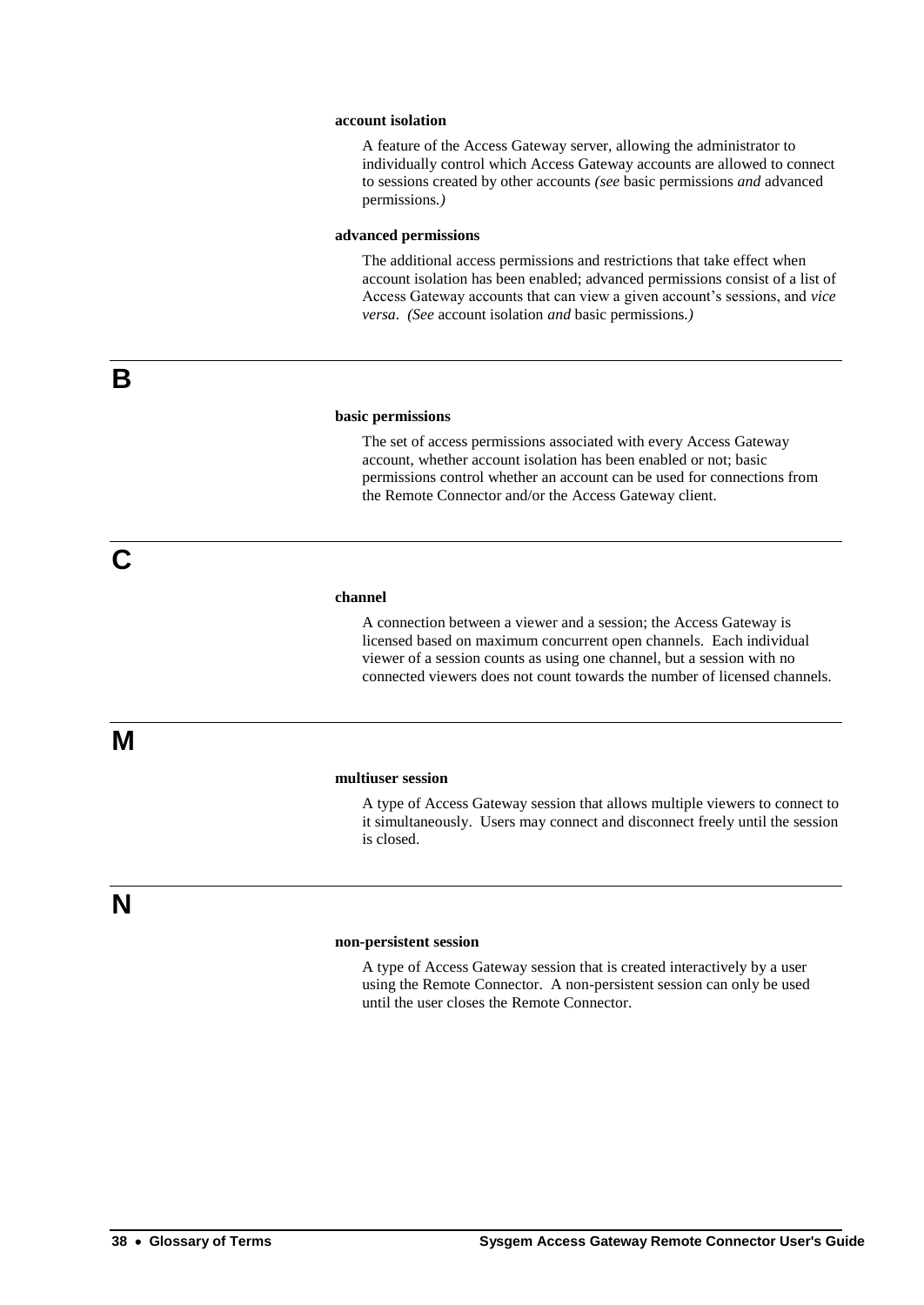### **One-Click Connector**

A small self-contained program that is customized with your Access Gateway details and configuration settings. Users can create Access Gateway sessions by simply running your One-Click Connector package (*e.g.* after having downloaded it from your intranet), without any requirement to install the Remote Connector ahead of time.

### **persistent session**

A type of Access Gateway session that runs in the background and remains available whenever the Remote Connector is running. Persistent sessions retain their access codes even when the Remote Connector is shut down and restarted.

**R**

**P**

**registration** *(see also* Access Gateway registration*)*

The process of creating an Access Gateway registration from within the Remote Connector or the Access Gateway client.

#### **registration file**

*see* Access Gateway Registration file

### **session**

*see* Access Gateway session

#### **single-use session**

A type of Access Gateway session that can only be connected to once; after the remote user has connected, the session's access code is no longer valid for any other users to use.

#### **SysMan**

A family of system management products from Sysgem; used to refer to any member of the SysMan family, *e.g.* SysMan Remote Control or SysMan Utilities.

### **SysMan Explorer**

The tree view window to the left of the SysMan workspace, showing all computers, Access Gateways and management options available to the user.

#### **SysMan Professional**

A product in the SysMan family that provides the same features as SysMan Utilities, along with multi-user support for central authentication, auditing and authorization.